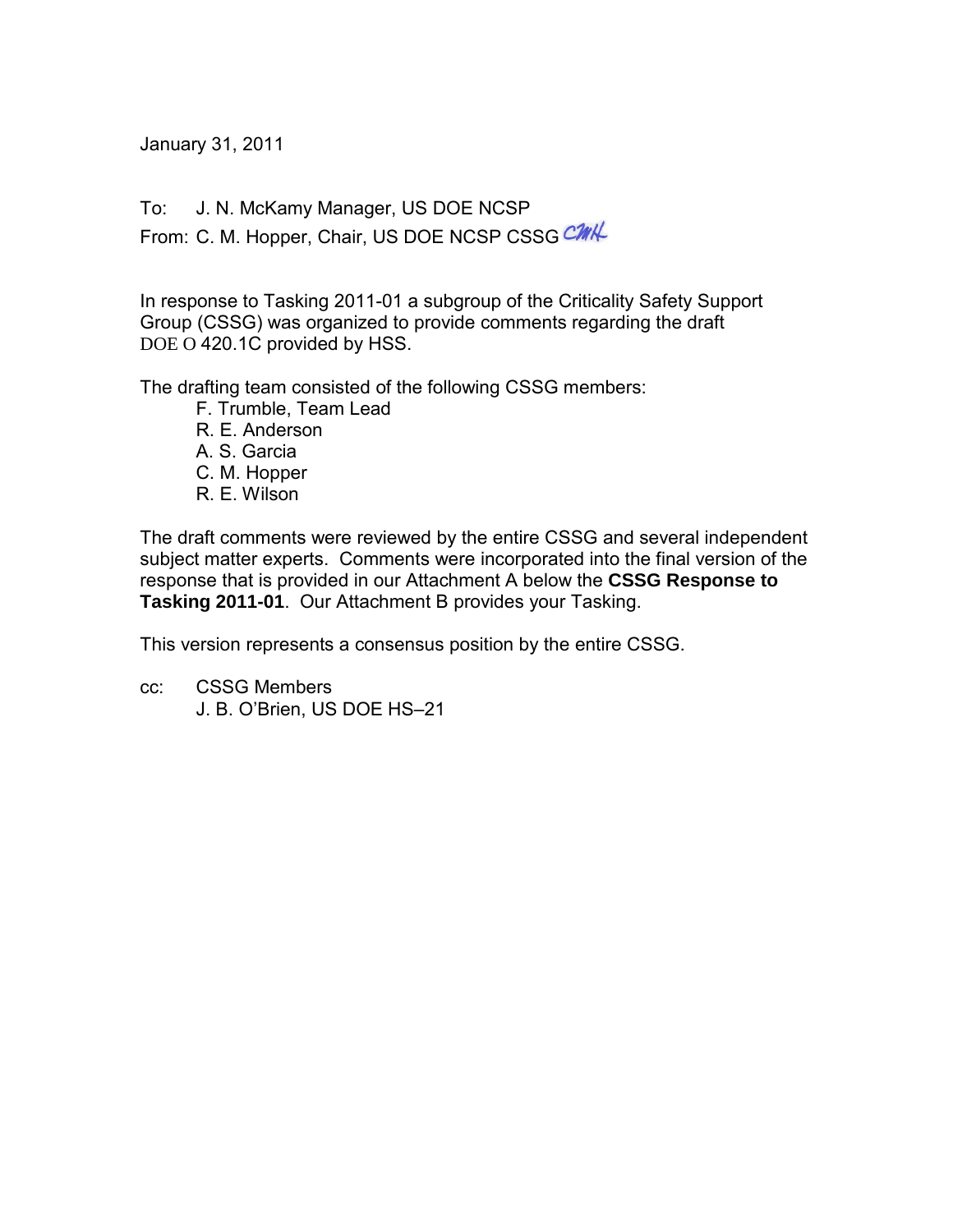## **CSSG Response to Tasking 2011-01**

*Review of DOE O 420.1C "Facility Safety"* January 28, 20101

In response to the US DOE NCSP Manager's Tasking 2011-01, *CSSG Review of Draft DOE O 420.1C*, the CSSG has developed these consensus comments on the draft Order. This response consists of a red-line version of the draft Order as well as specific answers to the four questions posed in the tasking. As noted in the tasking, the emphasis of the CSSG review was on those portions of the draft Order dealing with Criticality Safety.

## Executive Summary

The CSSG supports the effort to streamline the draft Order and to refocus the regulatory basis for criticality safety on the consensus standards provided by the ANSI/ANS organization. The primary consensus standards have underpinned the practice of criticality safety in the United States for many years.

Attachment A contains the red-lined version of the draft 420.1C as commented on by the CSSG. The remainder of this response provides the CSSG answers to the four questions posed in the CSSG Tasking 2011-01.

The CSSG is supportive of the new draft of DOE O 420.1C but recommends consideration be given to the comments provided prior to issuance. In order to retain consistency between DOE O 420.1C and DOE-STD-3007 the CSSG recommends several page changes to the DOE-STD-3007-2007 that should be incorporated concurrently with the revision to DOE O 420.1C.

## **Discussion**

The CSSG has reviewed the Draft DOE O 420.1C provided on 1/14/11 that was included with this tasking. Comments are provided in the red-line version of the draft Order 420.1C included as Attachment A. The following are the CSSG responses to the four specific questions in the tasking.

**Question 1**: Is there wording in the new version of DOE O 420.1C that could be considered confusing or ambiguous? If so, please suggest alternate wording. **Response**: The CSSG did not find any wording that would be considered to be confusing or ambiguous. The CSSG would like to bring an apparent inconsistency to your attention. Attachment 2 of 420.1C section 1.a appears inconsistent with the applicability statement in Attachment 2 Chapter I 2.b. It is the CSSG's understanding that the section 1.a requirements would apply to "new facilities and major modifications" as other existing facilities may be covered by their code of record.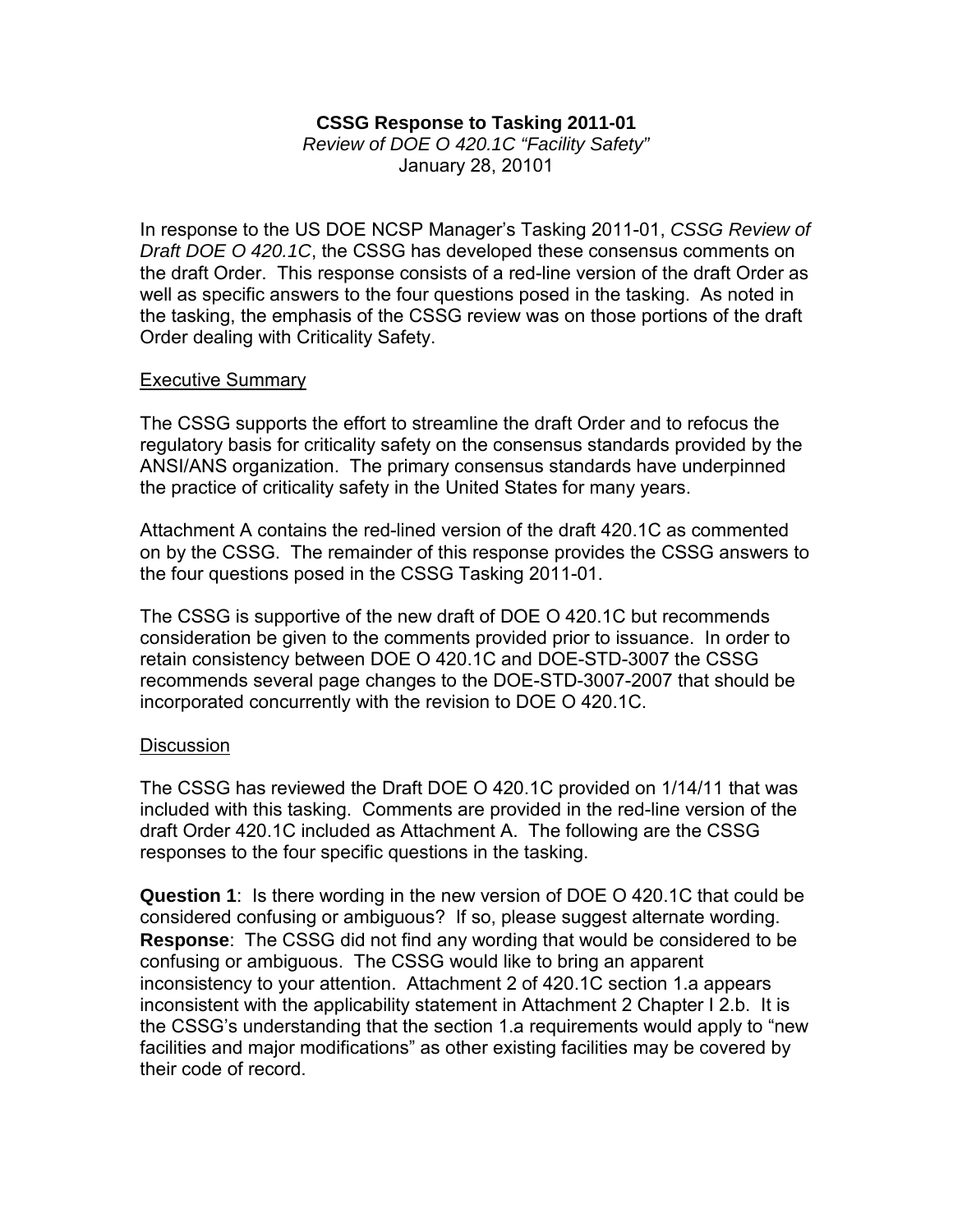**Question 2**. Are there new requirements in the DOE O 420.1C? If so, in your opinion can these requirements be executed in a cost effective manner such that they produce adequate safety for criticality safety operations?

**Response**: The CSSG did not identify any new requirements in the draft version of the DOE O 420.1C, however it did find one additional requirement that can be removed. The CSSG recommends removing the requirement (chapter III, 3.g.) since that wording is already contained in ANSI/ANS 8.3. While there is no issue with requirement in III.3.g, other similar requirements that are contained in other ANSI/ANS standards were deleted from 420.1C and the CSSG feels this removal continues that same approach.

**Question 3**. Is there important information/direction that has been removed from the new version of DOE O 420.1C that decreases the safety of criticality safety operations?

**Response**: Much of the DOE O 420.1B material has been removed from the draft version of 420.1C. Most of these requirements are either contained in other requirements documents or are concluded to be not necessary. The removal of a few requirements however has caused a disconnect with DOE-STD-3007-2007 which will need to be rectified. Specifically the following requirements which are referenced to 420.1B from 3007-2007 are no longer included in 420.1C:

II (e) "The CSE shall document that at least two unlikely, independent and concurrent changes in process conditions (i.e., parameters) must occur before a criticality accident is possible." DOE-STD-3007 points back to wording in 420.1B for the requirement ("shall"). This can be fixed in later revisions of 3007 by pointing back to ANSI 8.1 for the wording, however this is clearly a "should" statement, not a "shall" statement in the ANSI standard. If DOE intends to maintain a "shall" in the statement in 3007 this statement would need to be included in the DOE Order revision. The CSSG recommends however that DOE pursue a page change modification to 3007-2007 to reflect the "should" statement to be consistent with the standards.

II (e)3. "The preferred hierarchy of controls shall be: (1) passive engineered controls, …" This also points back to wording in 420.1B that requires (via a "shall" statement) this hierarchy. That wording is no longer included in 420.1C – this can be addressed by either adding this statement back into 420.1C or modifying 3007-2007 to make this a "should". ANSI 8.1 4.2.3 contains the bulk of this requirement and should be sufficient to ensure administrative controls do not become the preferred control scheme. The CSSG recommends DOE pursue a page change modification to 3007-2007 to make this statement a "should".

IV "The CSP shall have a mechanism to review all changes or potential changes to NCS controls for capture by the configuration control program as well as revisions and updates to the DSA and TSRs". DOE-STD-3007 points back to the requirement for periodic reviews of operations required by 420.1B which is not specifically called out in the 420.1C version of the order. However ANSI 8.19 does call this out as a "shall" statement thus DOE-STD-3007 could point back to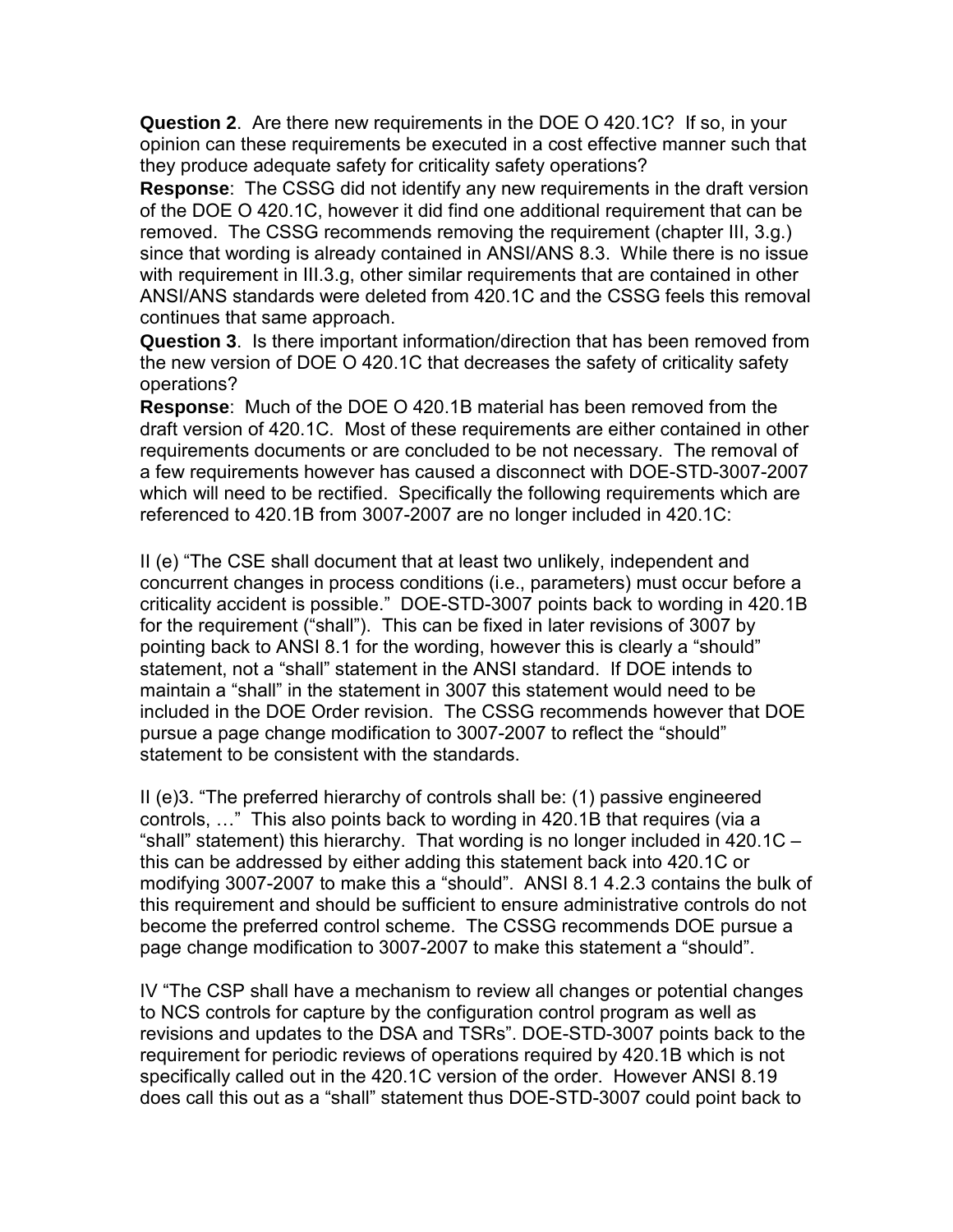8.19 as a point of compliance. The CSSG recommends DOE pursue a page change modification to DOE-STD-3007-2007 to change the reference endnote for this statement to ANSI/ANS 8.19 instead of DOE O 420.1

**Question 4**. Given that DOE is now operating a critical experiments facility at the DAF, please provide specific guidance and text to include ANSI/ANS-1 and 14.1 and indicate how this should mesh with the CSP and ANSI/ANS-8 Standards.

## **Response**:

The CSSG recommends the following changes to DOE O 420.1C:

(1) add ANSI/ANS-1 and ANSI/ANS-14.1 to the reference list in Section 7 (2) add the following to section 2, Chapter III, Attachment 2:

"With the exception of fuel handling and storage, the conduct of critical experiments is outside the scope of this order. Guidance for the conduct of critical experiments is provided in ANSI/ANS-1 and ANSI/ANS-14.1. "

The distinguishing feature of critical experiments is that critical experiments are performed with fissionable material configurations that may be near or above critical, or for which an adequate margin of subcriticality may not be established. Because of this, it is not possible to comply with the principal safety requirement in ANSI/ANS-8.1, namely to ensure that operations remain subcritical under normal and credible abnormal conditions. In addition, critical experiments are of an exploratory nature, and it is not always possible to predetermine the exact values for operational controls or shutdown devices. Thus, critical experiments are fundamentally different from standard process operations that are not intended to reach or exceed critical, and for which an adequate margin of subcriticality is established using the ANSI/ANS-8.1 methodology. Instead, critical experiments utilize monitoring methodologies and remote final assembly, and are conducted by personnel specifically trained for those tasks. Critical experiments are conducted based on different national standards, ANSI/ANS-1 Conduct of Critical Experiments, and ANSI/ANS-14.1, Operation of Fast Pulse Reactors.

Critical experiments originally involved construction and operation of configurations specifically designed to illustrate the neutron behavior in the critical assembly. Over time, the term "critical experiments" came to include experiments in which samples or add-on experiments were added to fixed-core configurations. Critical experiments are conducted in such a manner (near zero power over a short period of time) that the energy produced is insufficient to require auxiliary cooling and the inventory of long-lived fission products is insignificant. Frequent hands-on manipulation of the assembly configuration is a routine part of critical experiments operations.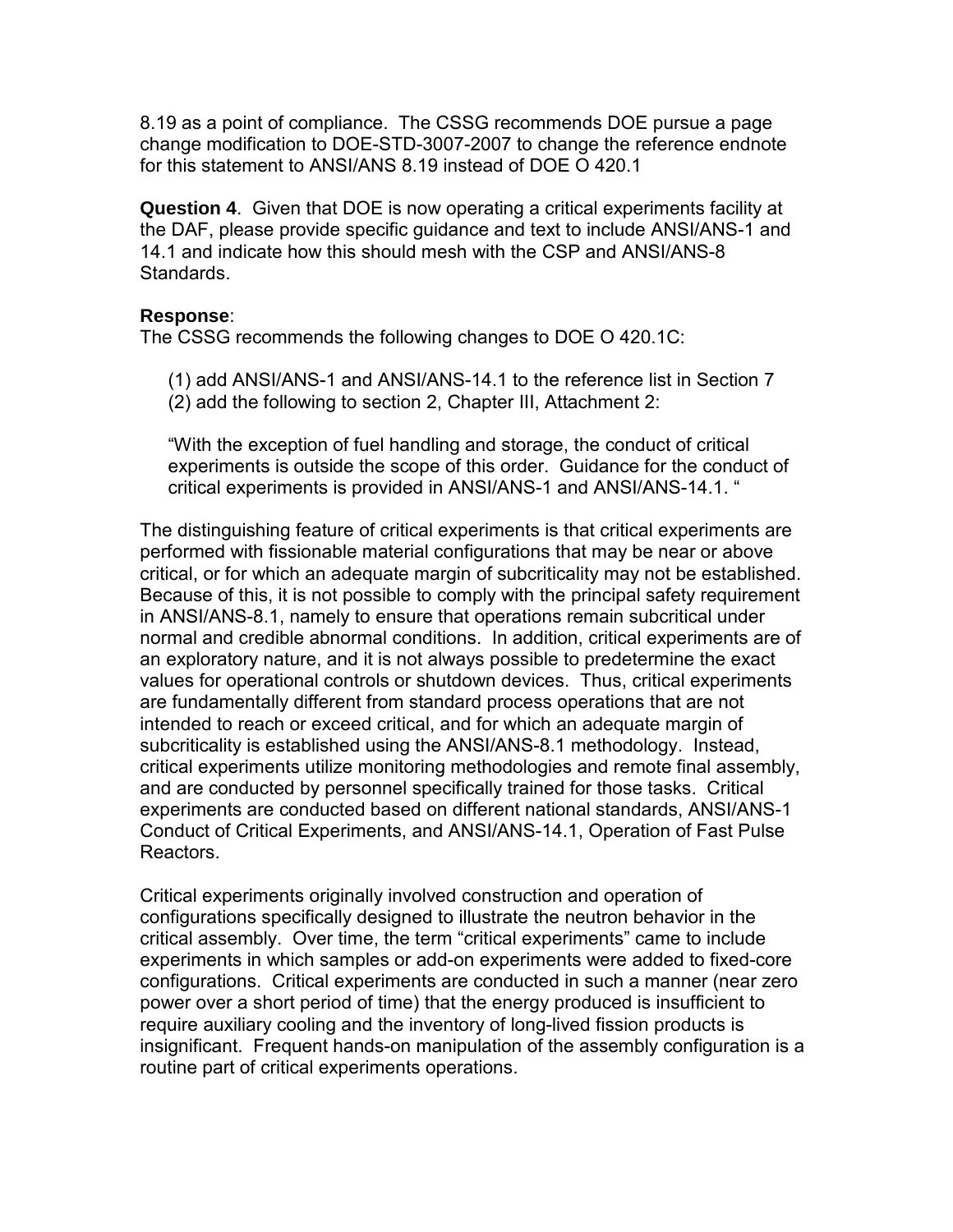ANSI/ANS-1 acknowledges (section 3.8) that manual operations associated with the "transfer and storage" of fissionable material are the purview of ANSI/ANS-8.1. Thus, ANSI/ANS-1 defines a physical transition (or line) between ANSI/ANS-8.1 and ANSI/ANS-1 at the boundary where construction of the critical assembly core begins. Up to that point, no actual core assembly has occurred and ANSI/ANS-8.1 is used. When core assembly begins, ANSI/ANS-1 takes over.

In section 3.7 ANSI/ANS-1 requires that "operations be planned so that no single operational action or procedural violation could lead to a criticality accident." For planned super-prompt criticality operations, ANSI/ANS-1 invokes ANSI/ANS 14.1.

Longer term, the CSSG recommends that DOE O 5480.30 be revised to address inclusion by reference of the ANSI/ANS-1 and ANSI/ANS-14.1 as well as to clarify those requirements for operation and those for design. Once that is complete, DOE O 420.1C or successor document could point to DOE O 5480.30 directly in the applicability statement for Chapter III.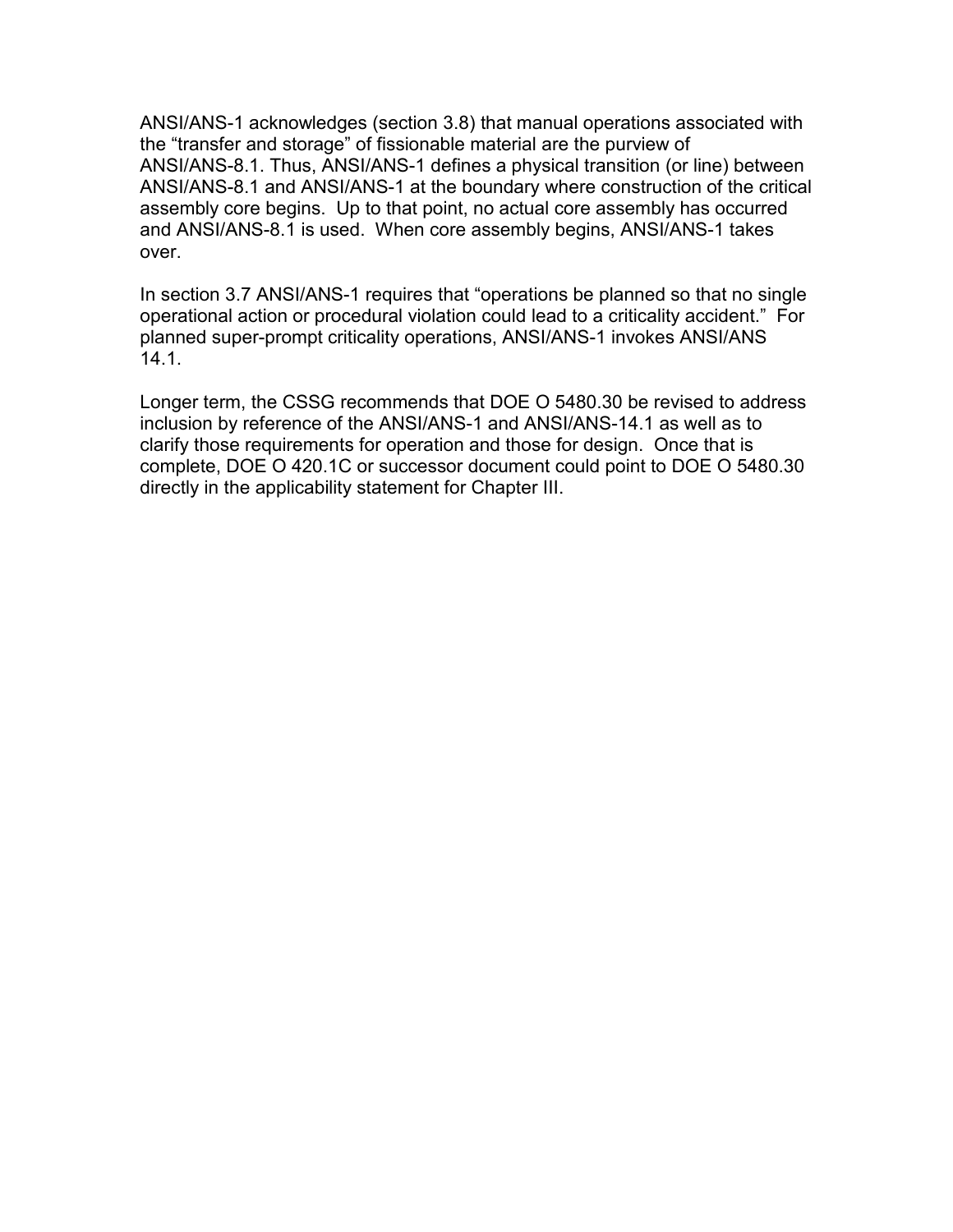**Attachment A US NCSP CSSG Red-line version of Draft DOE O 420.1C**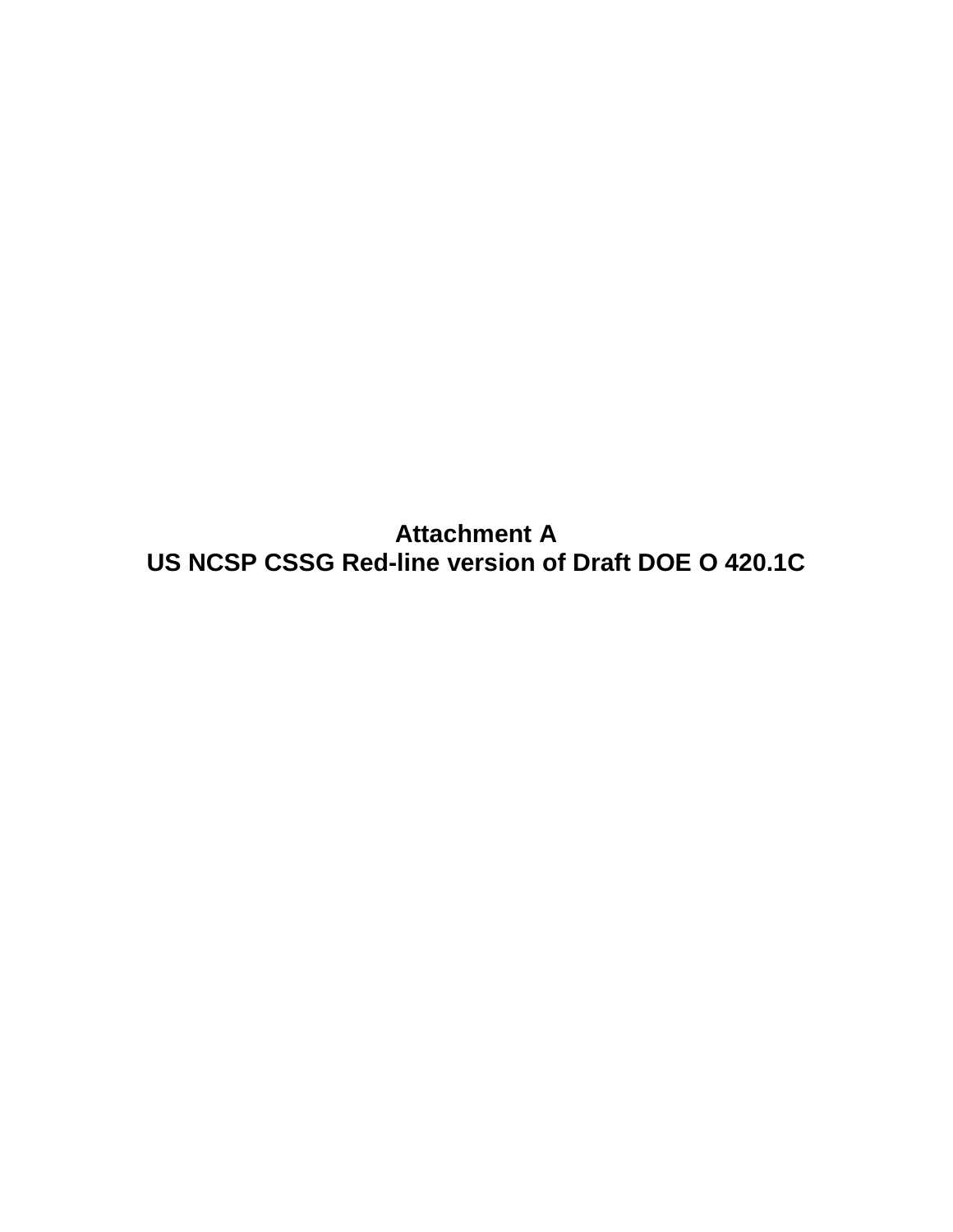## U.S. Department of Energy **CONDER Washington, D.C.**

## **DOE O 420.1C**

#### **SUBJECT:** FACILITY SAFETY

- 1. OBJECTIVES. To establish facility and programmatic safety requirements for Department of Energy (DOE), including the National Nuclear Security Administration (NNSA), for
	- a. nuclear safety design criteria,
	- b. fire protection,
	- c. criticality safety,
	- d. natural phenomena hazards (NPH) mitigation, and
	- e. the System Engineer Program.

Facility safety requirements for explosive, chemical, and industrial hazards are contained in other DOE Rules and Directives (see Section 7, *References*).

- 2. CANCELLATION . This Order cancels DOE O 420.1 B, Chg 1, *Facility Safety*, dated 04-19-10. Cancellation of an Order does not, by itself, modify or otherwise affect any contractual obligation to comply with such an Order. Contractor requirements documents (CRDs) containing directive requirements already incorporated into, or attached to, a contract remain in effect until the contract is modified to eliminate the existing requirement or substitute a new set of requirements.
- 3. APPLICABILITY .
	- a. Departmental Applicability. This Order applies to all DOE elements with responsibility for design, construction, management, operation, decontamination, decommissioning, or demolition of DOE-owned or leased facilities. The Administrator of the National Nuclear Security Administration (NNSA) must assure that NNSA employees and contractors comply with their respective responsibilities under this directive. Nothing in this Order will be construed to interfere with the NNSA Administrator's authority under section 3212(d) of Public Law (P.L.) 106-65 to establish Administration-specific policies, unless disapproved by the Secretary.
	- b. DOE Contractors. Except for the equivalencies and exemptions in paragraph 3.c, the Contractor Requirements Document (CRD, Attachment 1) sets forth requirements of this Order that will apply to contracts that include the CRD. The CRD requirements apply to all contractors responsible for design, construction, management, operation, decontamination, decommissioning, or demolition of

**Deleted:** s

**Deleted:** s

1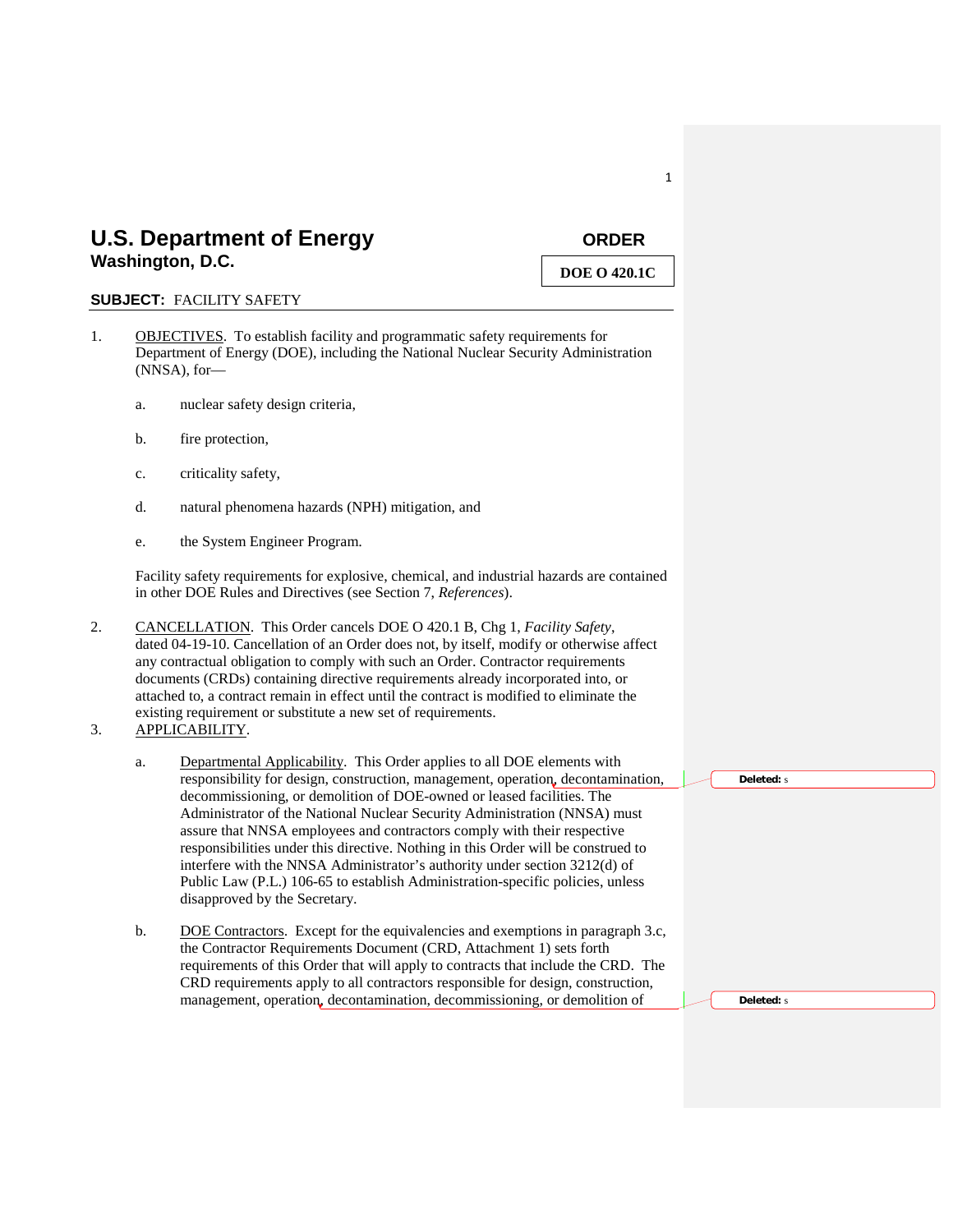DOE-owned and DOE-leased facilities. Contractors must comply with the requirements listed in the CRD to the extent set forth in their contracts.

- c. Equivalencies and Exemptions. Equivalencies and exemptions to this Order are processed in accordance with DOE O 251.1C, *Departmental Directives Program*. Central Technical Authority (or designee) concurrence is required for both exemptions and equivalencies to this Order for nuclear facilities.
	- (1) Equivalency . In accordance with the responsibilities and authorities assigned by Executive Order 12344, codified at 50 U.S.C. sections 2406 and 2511 and to ensure consistency through the joint Navy/DOE Naval Nuclear Propulsion Program, the Deputy Administrator for Naval Reactors (Director) will implement and oversee requirements and practices pertaining to this Directive for activities under the Director's cognizance, as deemed appropriate.
	- (2) Exemption. This Order does not apply to activities that are regulated through a license by the Nuclear Regulatory Commission (NRC) or a state under an Agreement with the NRC, including activities certified by the NRC under Section 1701 of the Atomic Energy Act.
	- (3) Exemption. This Order does not apply to transportation activities that are regulated by the Department of Transportation.
	- (4) Exemption. The following portions of this Order do not apply to accelerator facilities that are covered by DOE O 420.2B, *Safety of Accelerator Facilities*, dated 7-23-04, and fusion facilities: (1) nuclear safety design requirements, and (2) system engineer program requirements.
	- (5) Exemption. Requirements of this Order do not apply to Nuclear Explosives and Weapons Safety Program activities for prevention of accidental or unauthorized nuclear detonations only if the requirement would compromise the effectiveness or safety these activities.
	- (6) Exemption. This Order does not apply to the Bonneville Power Administration (BPA), in accordance with Secretarial Delegation Order Number 00-033.00B to the BPA Administrator and Chief Executive Officer, dated 7-20-09.
	- (7) Exemption. This Order does not apply to the DOE Headquarters facilities that are under the jurisdiction of the General Services Administration.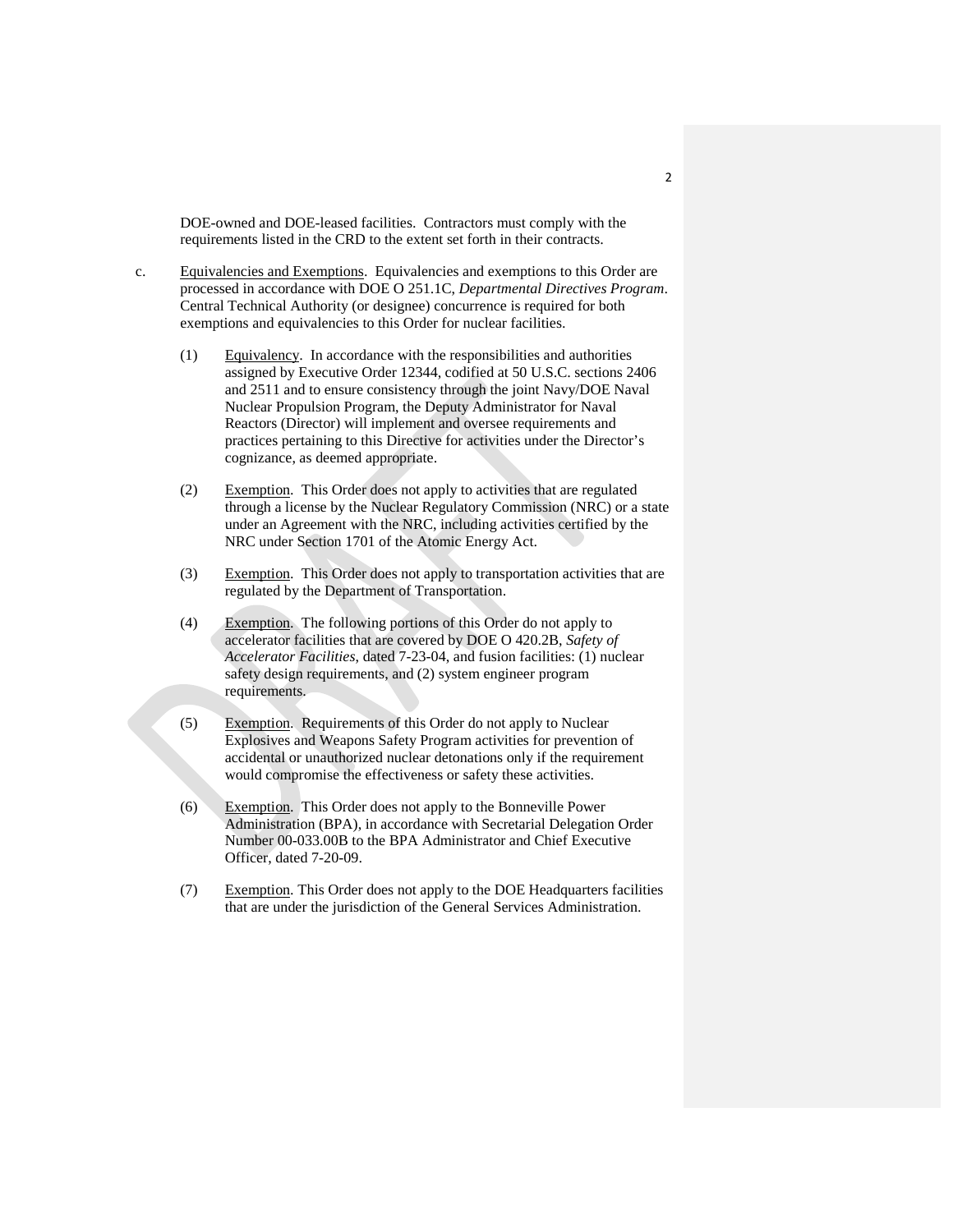#### 4. REQUIREMENTS.

- a. General: Heads of Field Elements must
	- (1) Ensure contractors implement the requirements in the Attachment 1 and Attachment 2 for this Order.
	- (2) Implement the requirements in Attachment 2 for Government Owned Government Operated Facilities.
	- (3) Approve contractors' use of alternative methods from referenced DOE implementation guidance and technical standards.
- b. Nuclear Safety Design Criteria Requirements: Program Secretarial Offices must
	- (1) Approve the basis for any hazard category 1, 2 or 3 nuclear facility that does not include multiple physical barriers.
- c. Fire Protection Program Requirements: Heads of Field Elements must
	- (1) Approve contractor Fire department baseline needs assessments.
	- (2) Conduct comprehensive assessments of contractor fire protection programs.
	- (3) Conduct comprehensive self assessments of the site office fire protection program.
	- (4) Fulfill the roles and responsibilities for the Authority Having Jurisdiction (AHJ) for matters involving fire protection as defined by the National Fire Protection Association (NFPA),
	- (5) Fulfill the role and responsibilities for the Building Official for matters involving fire protection as defined by the local building Code.
	- (6) When any level of AHJ authority is delegated to the Contractor, document the level of authority that is transferred to the contractor.
	- (7) When any fire protection related duties and responsibilities associated with the Building Official are delegated to the Contractor, document the level of authority that is transferred to the contractor.
	- (8) Establish a site wildland fire management plan, consistent with the Federal Wildland Fire Management Policy.
- d. Criticality Safety Requirements: Heads of Field Elements must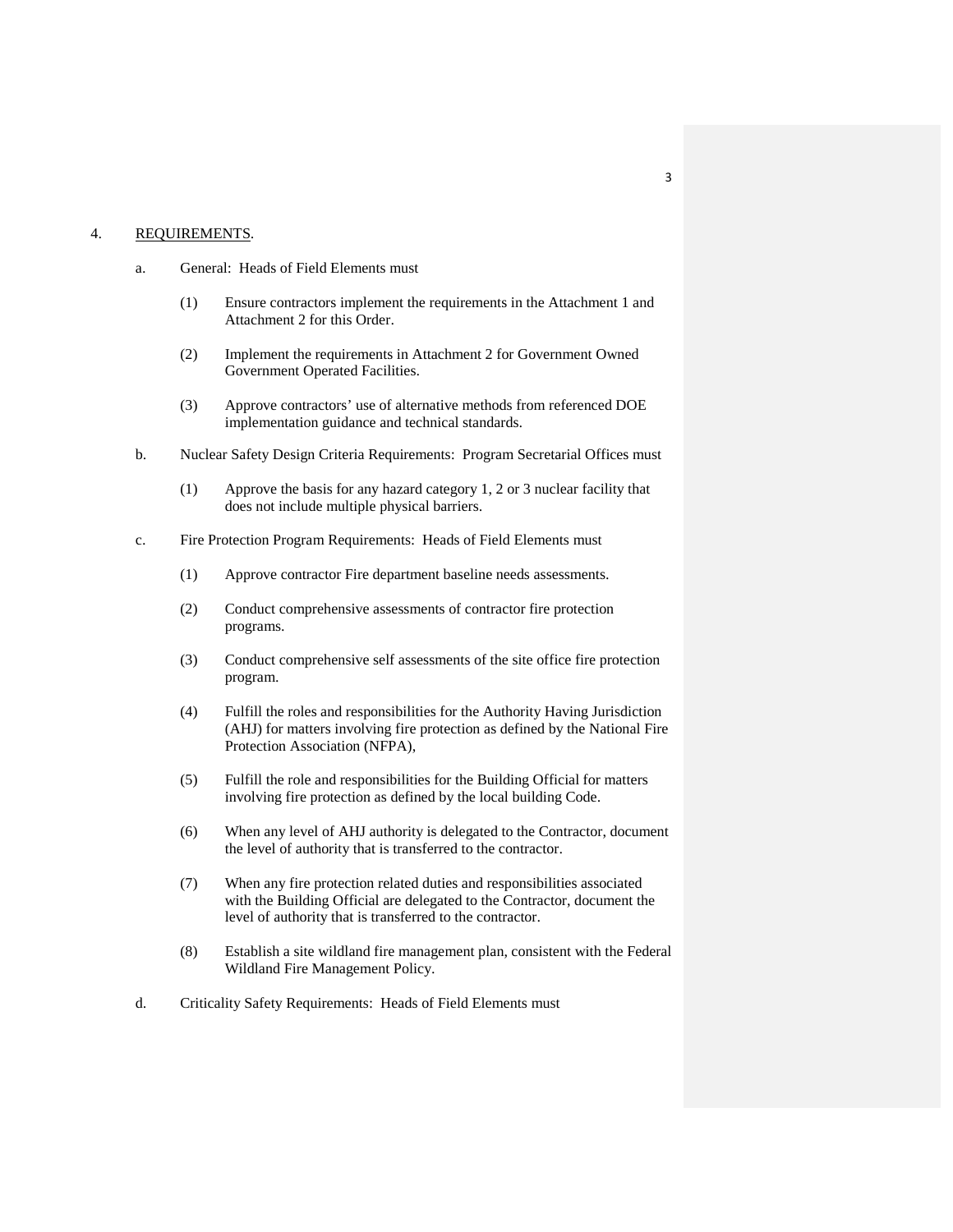|    |    |                                            | 4                                                                                                                                                                                                                                                                                         |  |            |  |
|----|----|--------------------------------------------|-------------------------------------------------------------------------------------------------------------------------------------------------------------------------------------------------------------------------------------------------------------------------------------------|--|------------|--|
|    |    | (1)                                        | Review and approve that the contractors CSP documentation meet<br>requirements in Chapter III of attachment 2.                                                                                                                                                                            |  |            |  |
|    |    | (2)                                        | Perform periodic reviews of operations and conditions to ensure that<br>criticality safety limits and controls are effectively implemented.                                                                                                                                               |  |            |  |
|    | e. |                                            | Natural Phenomena Hazards: Heads of Field Elements must                                                                                                                                                                                                                                   |  | Deleted: e |  |
|    |    | (1)                                        | Approve recommendations to update NPH assessments.                                                                                                                                                                                                                                        |  |            |  |
|    | f. |                                            | System Engineer Program: Heads of Field Elements must                                                                                                                                                                                                                                     |  | Deleted: e |  |
|    |    | (1)                                        | Establish a Safety System Oversight Program to oversee contractors'<br>system engineer and safety system configuration management programs.                                                                                                                                               |  |            |  |
|    |    | (2)                                        | Review and approve the contractors' System Engineer Program.                                                                                                                                                                                                                              |  |            |  |
| 5. |    | RESPONSIBILITIES.                          |                                                                                                                                                                                                                                                                                           |  |            |  |
|    | a. | Chief Health, Safety and Security Officer. |                                                                                                                                                                                                                                                                                           |  |            |  |
|    |    | (1)                                        | Develops and maintains policy, requirements, guidance, and technical<br>standards relating to this Order.                                                                                                                                                                                 |  |            |  |
|    |    | (2)                                        | Provides interpretation of DOE safety policy relating to requirements of<br>this Order.                                                                                                                                                                                                   |  |            |  |
|    |    | (3)                                        | Provides advice and assistance on policy implementation.                                                                                                                                                                                                                                  |  |            |  |
|    |    | (4)                                        | Provides comments on requests for exemptions from requirements of this<br>Order.                                                                                                                                                                                                          |  |            |  |
|    | b. |                                            | Secretarial Officers (SOs).                                                                                                                                                                                                                                                               |  |            |  |
|    |    | (1)                                        | Ensure that requirements of this Order and the CRD are implemented for<br>facilities, activities, or programs under their cognizance.                                                                                                                                                     |  |            |  |
|    |    | (2)                                        | Review and approve requests for exemptions from requirements of this<br>Order after resolving comments, if any, from the Chief Health, Safety and<br>Security Officer, or in the case of NNSA, following consideration of<br>comments from the Chief Health, Safety and Security Officer. |  |            |  |
|    |    | (3)                                        | Ensure that heads of field elements notify contracting officers when<br>contracts are affected by this Order.                                                                                                                                                                             |  |            |  |
|    |    |                                            |                                                                                                                                                                                                                                                                                           |  |            |  |
|    |    |                                            |                                                                                                                                                                                                                                                                                           |  |            |  |

 $\vert$ 

 $\overline{\phantom{a}}$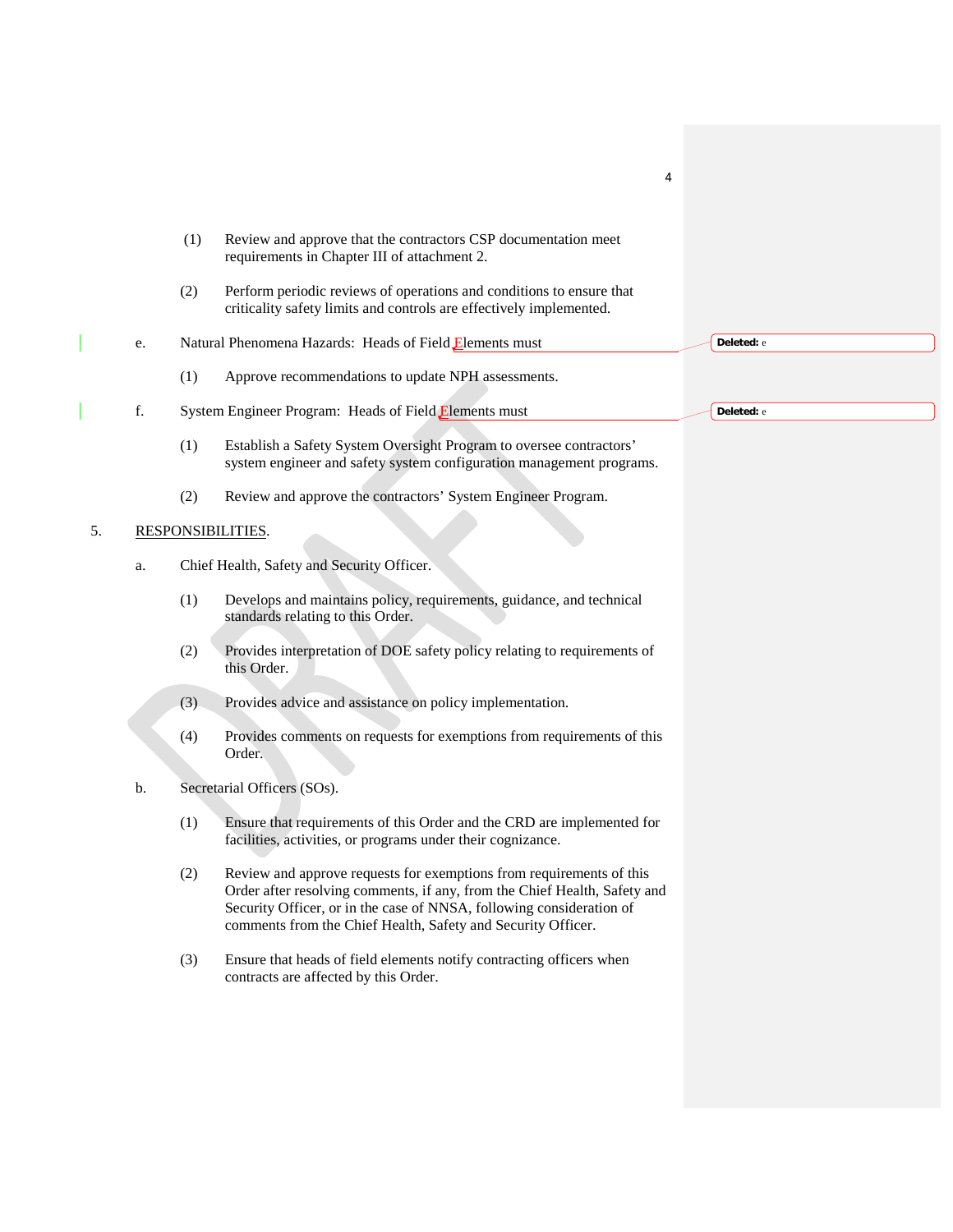- (4) Review and approve implementation methods other than those in referenced implementation guides and standards.
- c. Heads of Field Elements.
	- (1) Ensure that the facilities, activities, and programs under their purview operate in compliance with the requirements of this Order and the CRD.
	- (2) Notify contracting officers when contracts are affected by this Order.
	- (3) Coordinate with contracting officers the revision of contracts to comply with requirements of this Order and require contractors to appropriately flow down requirements to subcontractors.
	- (4) Ensure that procurement requests include applicable requirements in the CRD for this Order to be applied to awards or sub awards.
	- (5) If delegated by the SO, review and approve exemption requests after resolving comments, if any, from the Chief Health, Safety and Security Officer for non-NNSA facilities and after considering requests for NNSA facilities.
	- (6) Ensure that all procurement requests for work within the scope of this Order, including work requests to be performed through subcontracts, include the appropriate requirements of the attached CRD.
- d. Contracting Officers.
	- (1) Incorporate the CRD into affected contracts in a timely manner when notified.
	- (2) Ensure the requirements of this Order and CRD flow down to contractors and subcontractors as applicable.
- e. Central Technical Authority (or designee).
	- (1) Concur on exemptions and equivalencies to this Order for nuclear facilities. Central Technical Authority concurrence is not required for equivalencies requested pursuant to civil design codes (such as building and fire safety codes) that are invoked by this Order or its implementing standards.
- 7. REFERENCES. The following documents are expressly referenced in the body of this Order and should be evaluated when implementing this Order and the associated CRD in the context in which they are referenced in the document.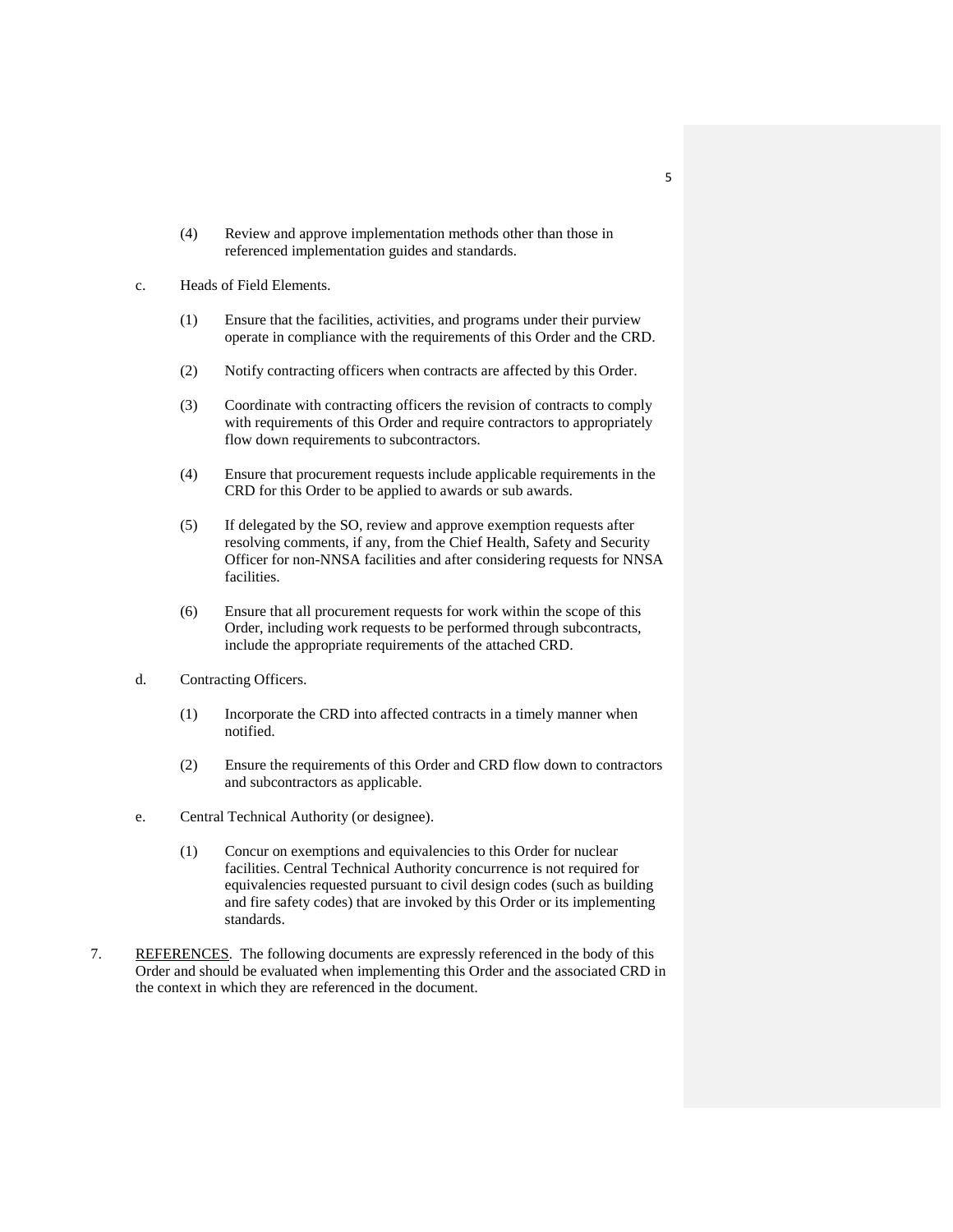#### a. Public Law (P.L.).

- (1) P.L. 98-525, Defense Procurement Reform Act of 1984.
- (2) P.L. 106-65, Military Lands Withdrawal Act of 1999.
- b. Executive Orders (E.O.).
	- (1) E.O. 12344, Naval Nuclear Propulsion Program (February 1, 1982).
	- (2) E.O. 12699, Seismic Safety of Federal and Federally Assisted or Regulated New Building Construction (as amended by E.O. 13286, Amendment of Executive Orders, and Other Actions, in Connection with the Transfer of Certain Functions to the Secretary of Homeland Security, January 5, 1990).
	- (3) E.O. 12941, Seismic Safety of Existing Federally Owned or Leased Buildings (December 1, 1994).

#### c. Code of Federal Regulations (CFR).

- (1) 10 CFR Part 830, Nuclear Safety Management.
- (2) 48 CFR 970.5223-1, Integration of Environment, Safety, and Health into Work Planning and Execution.
- d. DOE Directives.<sup>[1](#page-11-0)</sup>
	- (1) DOE O 151.1C, *Comprehensive Emergency Management System*.
	- (2) DOE O 251.1C, *Departmental Directives Program*.
	- (3) DOE O 413.3B, *Program and Project Management for the Acquisition of Capital Assets*.
	- (4) DOE O 414.1C, *Quality Assurance*.
	- (5) DOE G 420.1 1, *Nonreactor Nuclear Safety Design Criteria and Explosives Safety Criteria Guide for Use with DOE O 420.1, Facility Safety*.
	- (6) DOE G 420.1-2, *Guide for the Mitigation of Natural Phenomena Hazards for DOE Nuclear Facilities and Nonnuclear Facilities*.

6

<span id="page-11-0"></span><sup>&</sup>lt;sup>1</sup> For DOE directives, the contractors should follow the directive specified in the contract or other DOE procurement document instead of the revision cited in this Order. Unless restricted by contract or other requirement, successor documents may be used for DOE directives listed in this Order.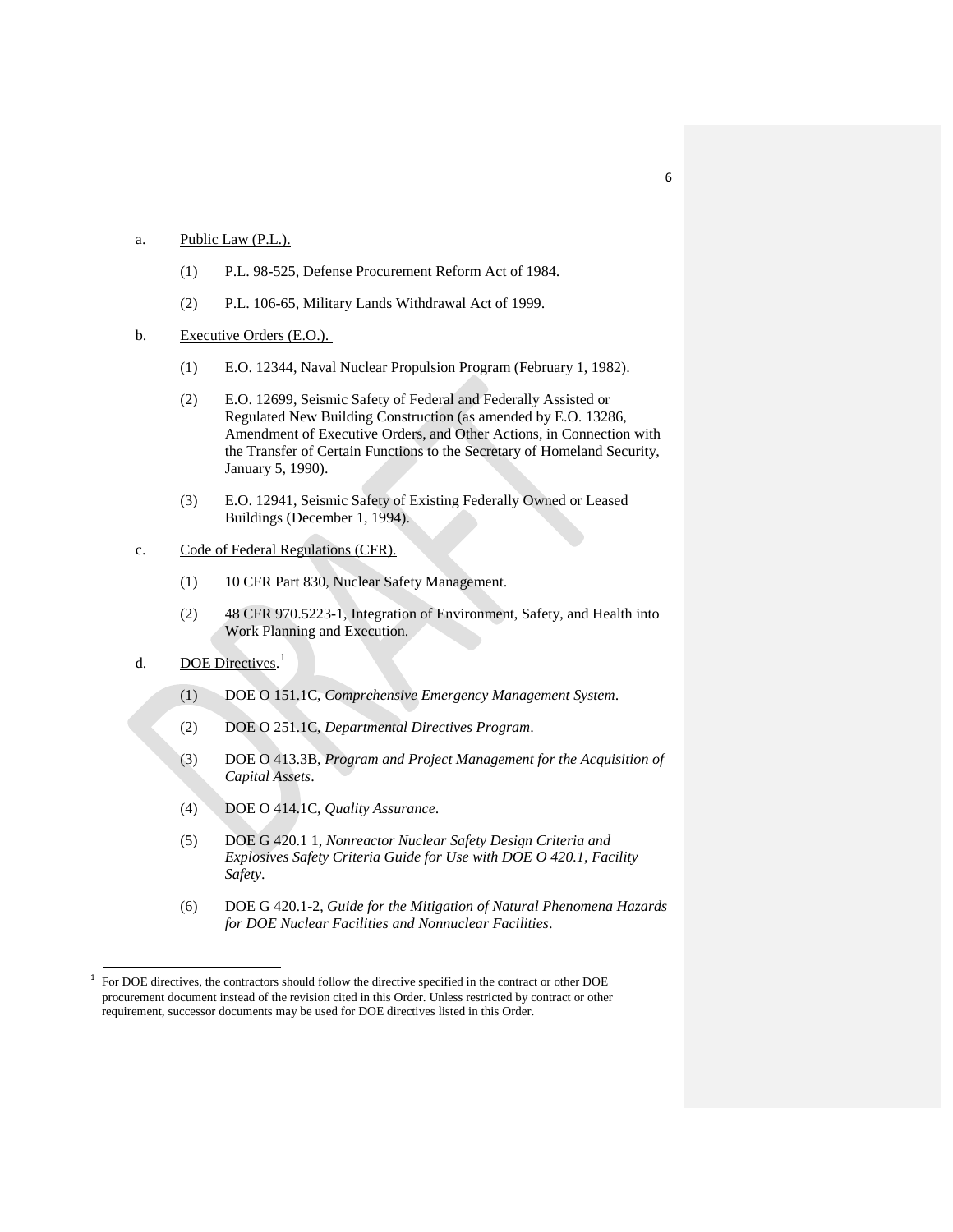- (7) DOE O 420.2B, Chg 1, *Safety of Accelerator Facilities*.
- (8) DOE O 430.1B, *Real Property Asset Management*.
- (9) DOE O 433.1B*, Maintenance Management Program for DOE Nuclear Facilities*.
- (10) DOE O 440.1B, *Worker Protection Management for DOE (including the National Nuclear Security Administration) Federal Employees*.
- (11) DOE M 440.1-1A, *DOE Explosives Safety Manual*.
- (12) DOE M 452.4-1A, *Protection of Use Control Vulnerabilities and Designs*.
- (13) DOE O 452.2D, *Safety of Nuclear Explosive Operations*.
- (14) DOE O 452.1D, *Nuclear Explosive and Weapons Surety Program*.
- (15) DOE O 470.2B, *Independent Oversight and Performance Assurance Program*.
- (16) DOE O 426.1, *Personnel Selection, Qualification, and Training Requirements for DOE Nuclear Facilities*.
- (17) DOE O 5480.30, *Nuclear Reactor Safety Design Criteria*.
- e. DOE Technical Standards (STD).
	- (1) DOE-STD-1066-99, Fire Protection Design Criteria.
	- (2) DOE-STD-1073-2003, Configuration Management Program.
	- (5) DOE-STD-1158-2010, Self-Assessment Standard for DOE Contractor Criticality Safety Programs.
	- (6) DOE-STD-1186-2004, Specific Administrative Controls.
	- (7) DOE-STD-1189-2008, Integration of Safety into the Design Process.
	- (8) DOE-STD-3007-2007, Guidelines for Preparing Criticality Safety Evaluations at Department of Energy Non Reactor Nuclear Facilities.
	- (9) DOE-STD-3009, Preparation Guide for U.S. Department of Energy Nonreactor Nuclear Facility Documents Safety Analysis.
	- (10) DOE-STD-3024-98, Content of System Design Descriptions.
- f. Non-Government Standards.

(4)  $\overline{A}$  DOE-STD-1135-99, Guidance for Nuclear Criticality Safety Engineering Training and Qualification.¶

**Deleted:** 1156 **Deleted:** 2002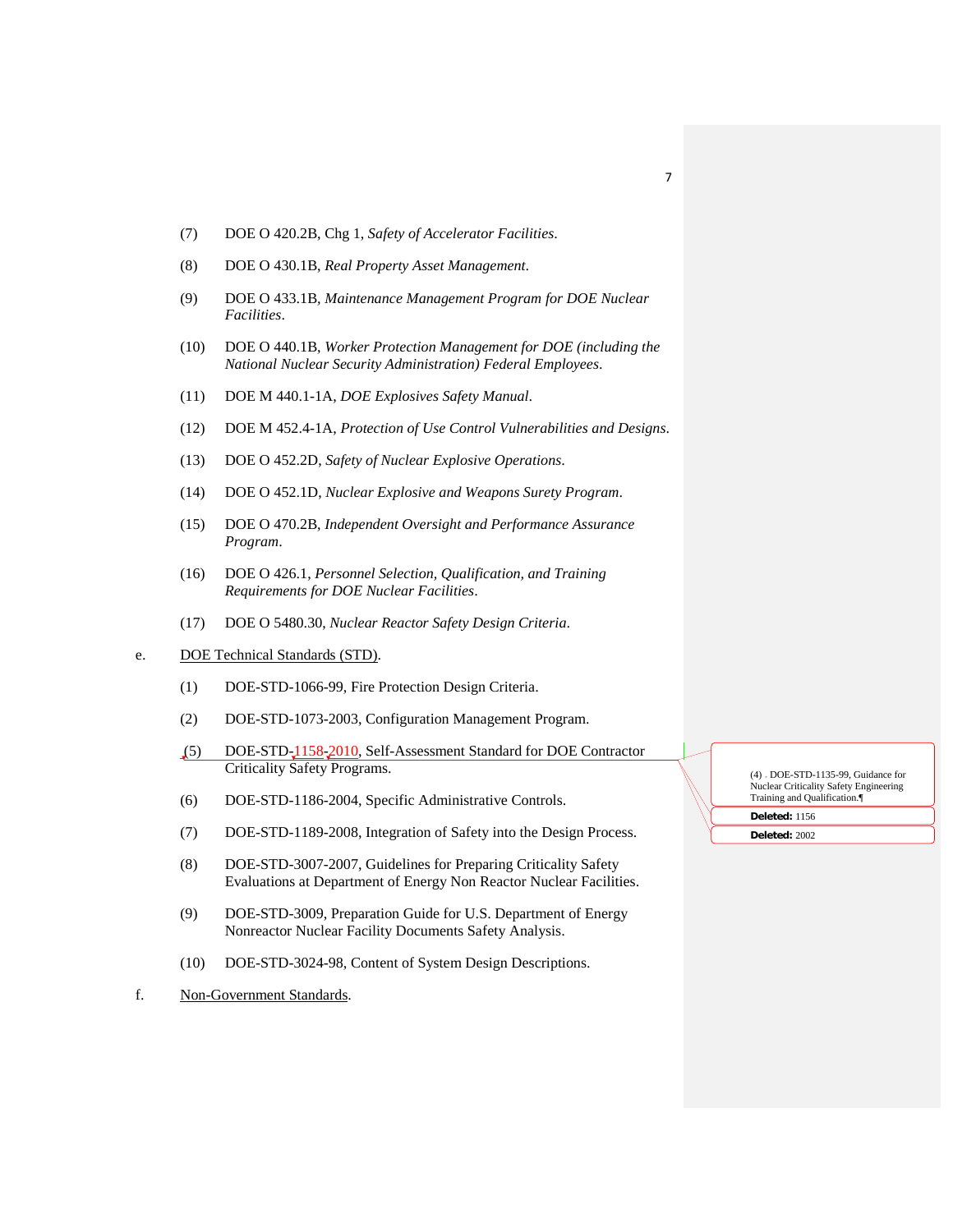8 (1) American National Standards Institute (ANSI)/American Nuclear Society (ANS) Subcommittee 8 standards.(2) ANSI/ANS-1-2000;R2007, Conduct of Critical **Experiments** (3) ANSI/ANS-14.1-2004;R2009, Operation of Fast Pulse Reactors (4) National Fire Protection Association (NFPA) Codes and Standards. 8. ACRONYMS. AHJ authority having jurisdiction ALARA as low as reasonably achievable ANS American Nuclear Society ANSI American National Standards Institute BEC blast effects computer BNA baseline needs assessment CAS criticality alarm system CFR Code of Federal Regulations COR Code of Record CRD contractor requirements document CSE cognizant system engineer CSP criticality safety program DDESB Department of Defense Explosive Safety Board DoD Department of Defense DOE Department of Energy DOT Department of Transportation DSA documented safety analysis E.O. Executive order FHA fire hazards analysis G Guide (DOE directive) HPR highly protected risk M Manual (DOE directive) MPFL maximum possible fire loss NFPA National Fire Protection Association NNSA National Nuclear Security Administration **Deleted:** , including, but not limited to—¶ Deleted: (a) ANSI/ANS-8.1, Nuclear Criticality Safety in Operations with Fissionable Material Outside Reactors, and¶  $(b)$  - ANSI/ANS-8.19-1996, Administrative Practices for Nuclear Criticality Safety. **Deleted:** 2 **Deleted:** CDS . criticality detection system¶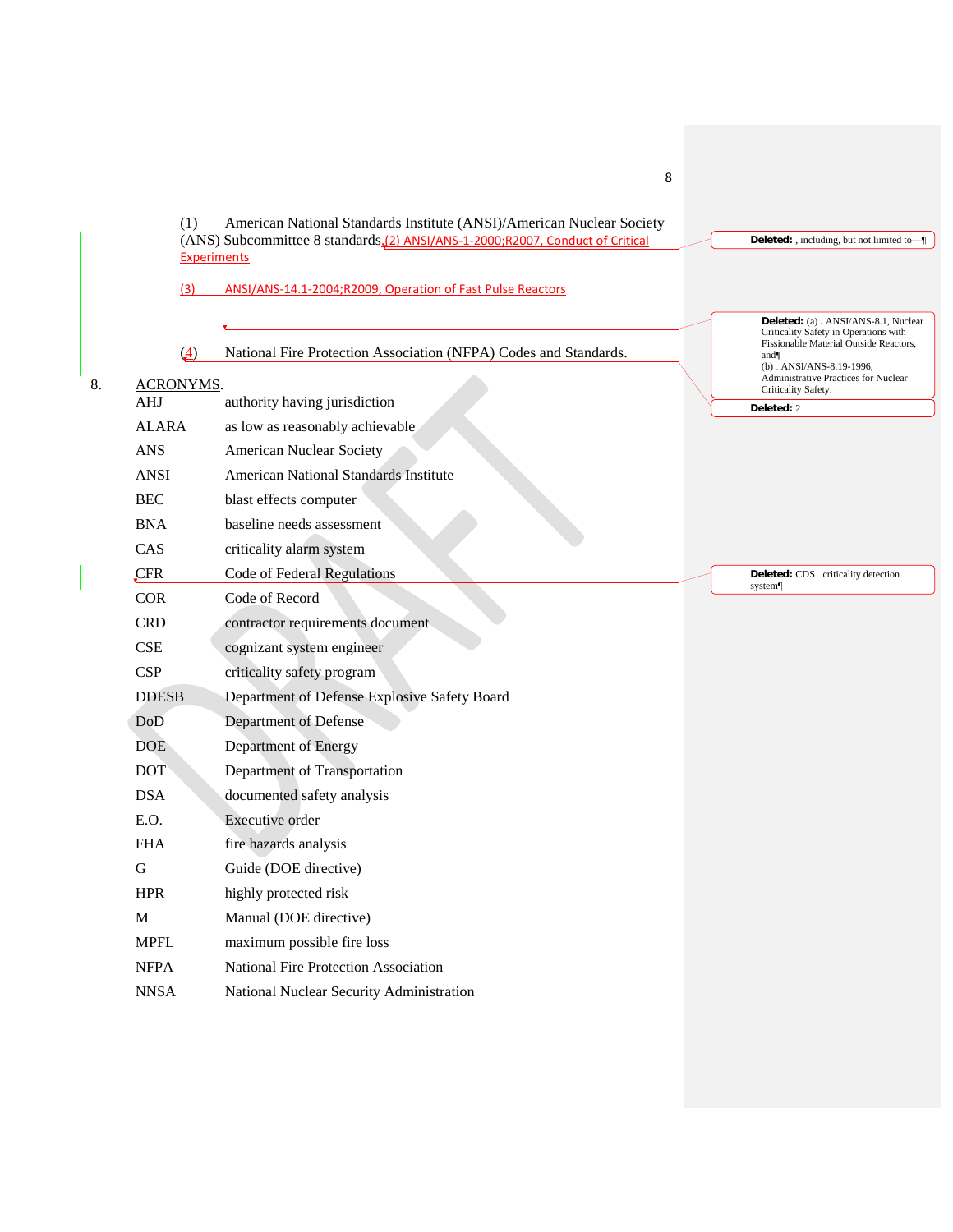| <b>NPH</b>  | natural phenomena hazards              |
|-------------|----------------------------------------|
| <b>NRC</b>  | <b>Nuclear Regulatory Commission</b>   |
| $\Omega$    | Order (DOE directive)                  |
| <b>PDSA</b> | preliminary documented safety analysis |
| P.L.        | Public Law                             |
| <b>SME</b>  | subject matter expert                  |
| <b>SSC</b>  | structures, systems, and components    |
| <b>SO</b>   | Secretarial Officer                    |
| <b>STD</b>  | standard (DOE directive)               |
| TM          | technical manual (DoD)                 |

9. CONTACT. Address inquiries to the Office of Health, Safety and Security; Office of Nuclear Safety Policy and Assistance, 301-903-1408.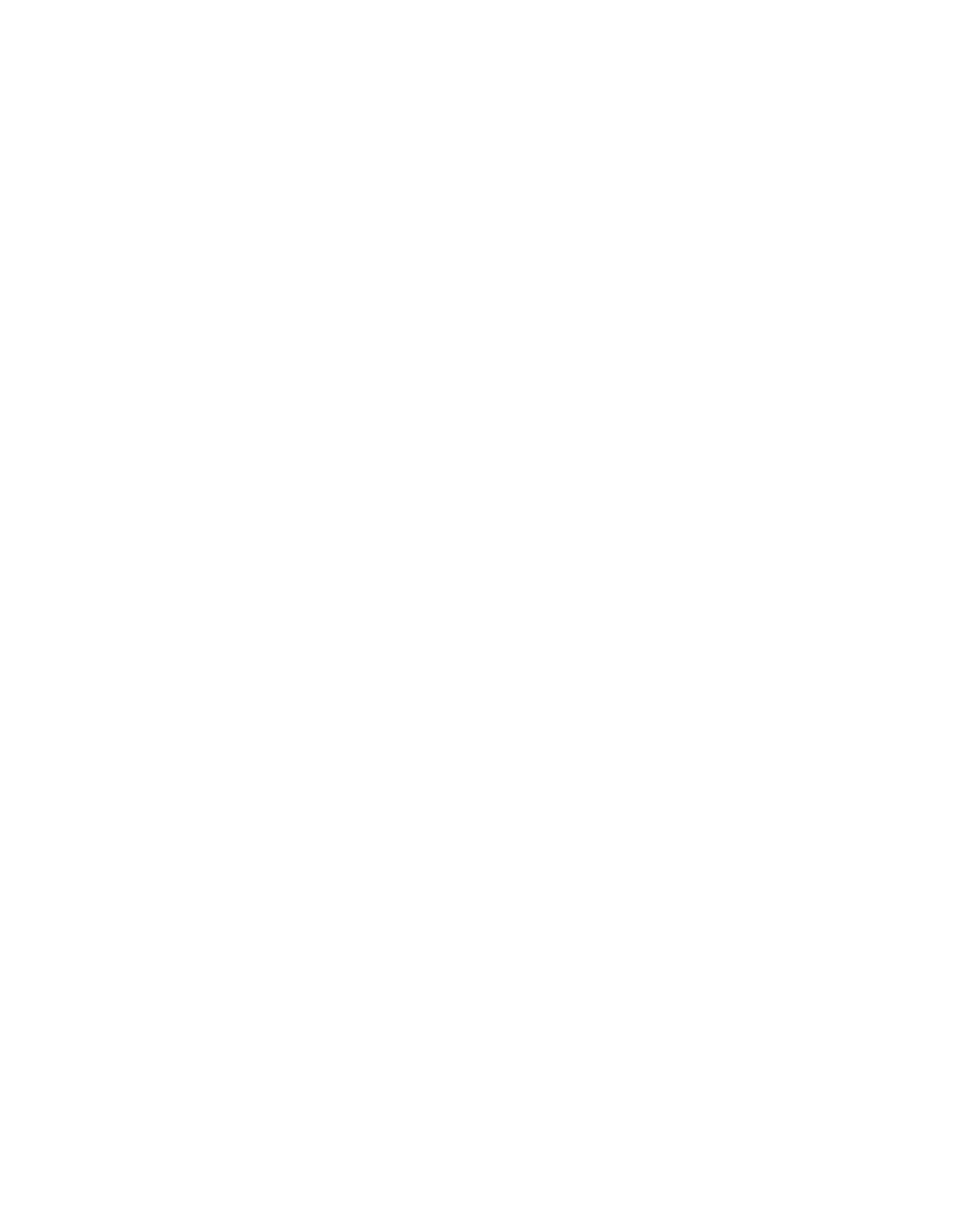Attachment 1 Page 1

### **Attachment 1 CONTRACTOR REQUIREMENTS DOCUMENT DOE O 420.1C,** *FACILITY SAFETY*

Regardless of the performer of the work, the contractor is responsible for complying with the requirements of this CRD. The contractor is responsible for flowing down the requirements of this CRD to subcontractors at any tier to the extent necessary to ensure the contractor's compliance with the requirements. Contractors must implement the requirements set forth in Attachment 2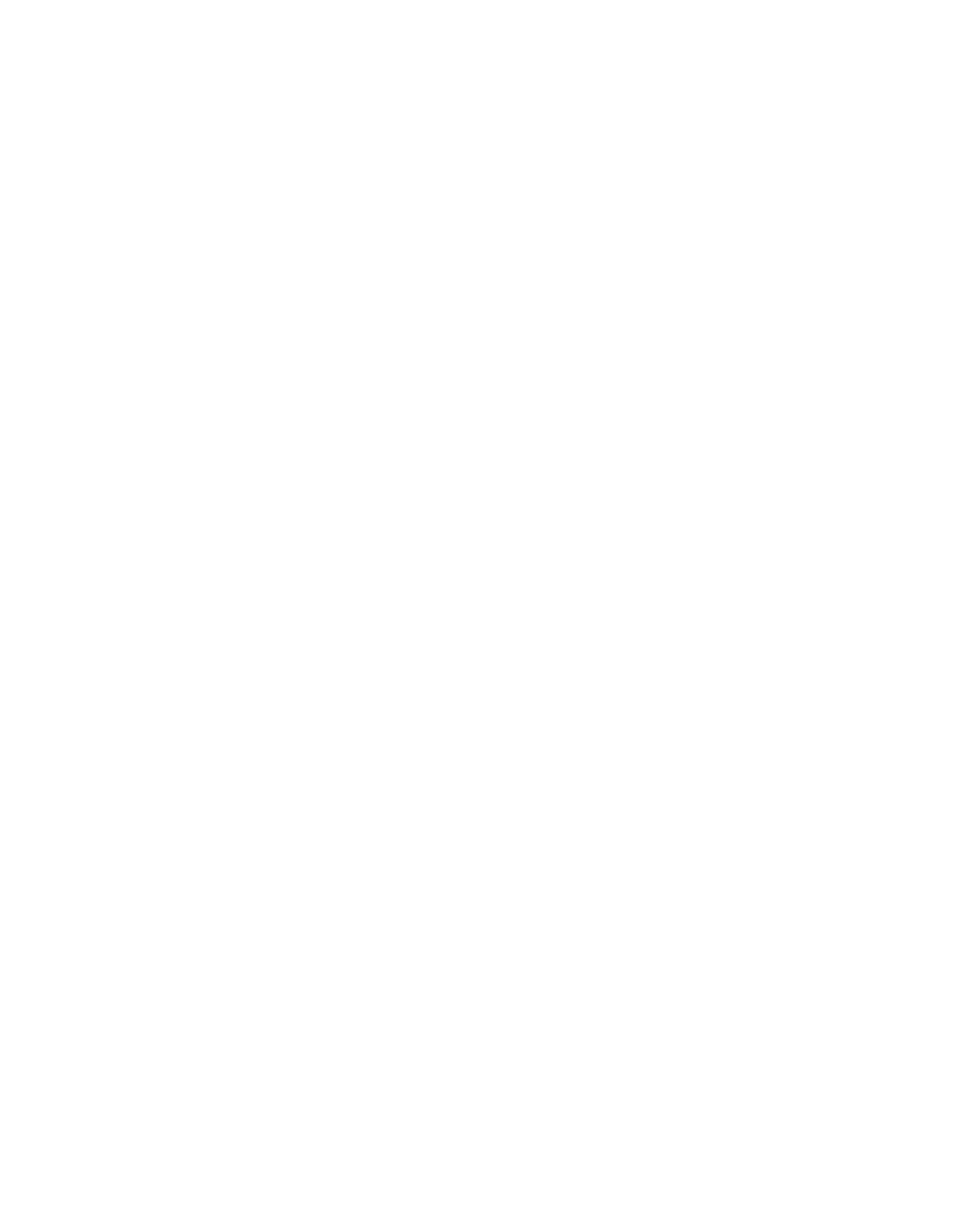### **Attachment 2 FACILITY SAFETY REQUIREMENTS**

#### 1. GENERAL REQUIREMENTS.

l

- a. All new construction or modifications to existing facilities, as a minimum, must comply with the applicable building codes, and supplemented in a graded manner<sup>[1](#page-18-0)</sup> with additional safety requirements for the associated hazards in the facility that are not addressed by the codes.
- b. Unless explicitly stated in this attachment, DOE implementation guidance and technical standards are not mandatory; however they must be considered in conjunction with the specific requirements. Such guidance, along with both DOE and industry standards referenced therein, represent acceptable methods to satisfy the provisions of this attachment. Alternate methods that satisfy the requirements of this attachment are also acceptable provided they are approved by the Heads of Field Elements. Any alternative implementation method selected must be justified to ensure that an adequate level of safety commensurate with the identified hazards is achieved.
- 2. EXEMPTIONS FROM CODES AND STANDARDS. Exemptions, exclusions, and equivalencies to standards or other documents referenced in this attachment must follow the provisions explicitly set forth in those documents; for example: the equivalency, alternative, and modification provisions in the NFPA Codes and Standards.
- 3. REFERENCES. The following documents are expressly referenced in the body of this attachment and must be considered when implementing the requirements in this attachment in the context in which they are referenced.

<span id="page-18-0"></span><sup>1</sup> The depth of detail required and the magnitude of resources expended is commensurate with the relative importance to safety, environmental compliance, safeguards and security, programmatic importance, magnitude of hazard, financial impact, and/or other facility-specific requirements.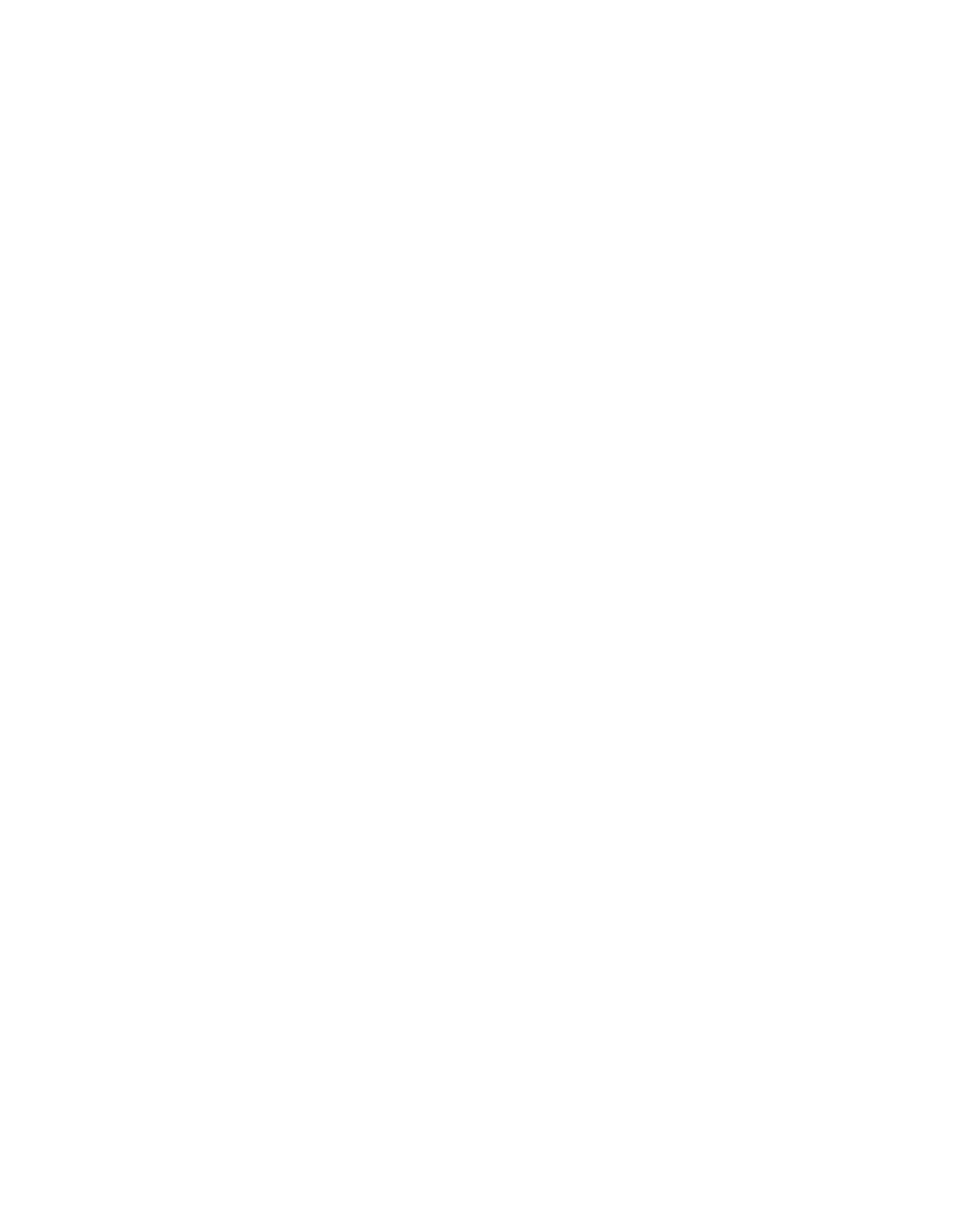### **CHAPTER I. NUCLEAR SAFETY DESIGN CRITERIA**

1. OBJECTIVE. To establish requirements for safety design of DOE hazard category 1, 2, and 3 nuclear facilities to support implementation of DOE's Nuclear Safety Policy.

#### 2. APPLICABILITY.

- a. This chapter applies to the design and construction of—
	- (1) new hazard category 1, 2, and 3 nuclear facilities as defined by 10 CFR Part 830; and
	- (2) major modifications to hazard category 1, 2, and 3 nuclear facilities that could substantially change the approved facility safety analysis.
- b. This chapter does not impose requirements on existing facilities, except for major modifications to those facilities.
- c. This chapter does not apply to nuclear deactivation or decontamination and decommissioning activities at end-of-facility-life if the safety analysis demonstrates that adequate protection is provided consistent with the requirements of 10 CFR Part 830 through alternate means and it is not cost beneficial to apply the provisions of this chapter for the limited remaining life of the activity.

#### 3. REQUIREMENTS.

- a. Integration of Safety with Design.
	- (1) Safety must be integrated into the design process consistent with DOE-STD-1189, *Integration of Safety into the Design Process*.
	- (2) Safety Design Basis documentation (i.e., the Conceptual Safety Design Report, the Preliminary Safety Design Report, and Documented Safety Analysis) must be utilized to—
		- (a) identify safety class and safety significant structures, systems, and components (SSCs);needed to prevent or mitigate accidents; and
		- (b) identify the functional criteria of the safety class and safety significant SSCs.
- b. Nuclear Facility Design. The nuclear facility design must:
	- (1) Include multiple layers of protection (otherwise known as defense in depth) in the facility design to prevent or mitigate the unintended release of radioactive materials to the environment. These multiple layers must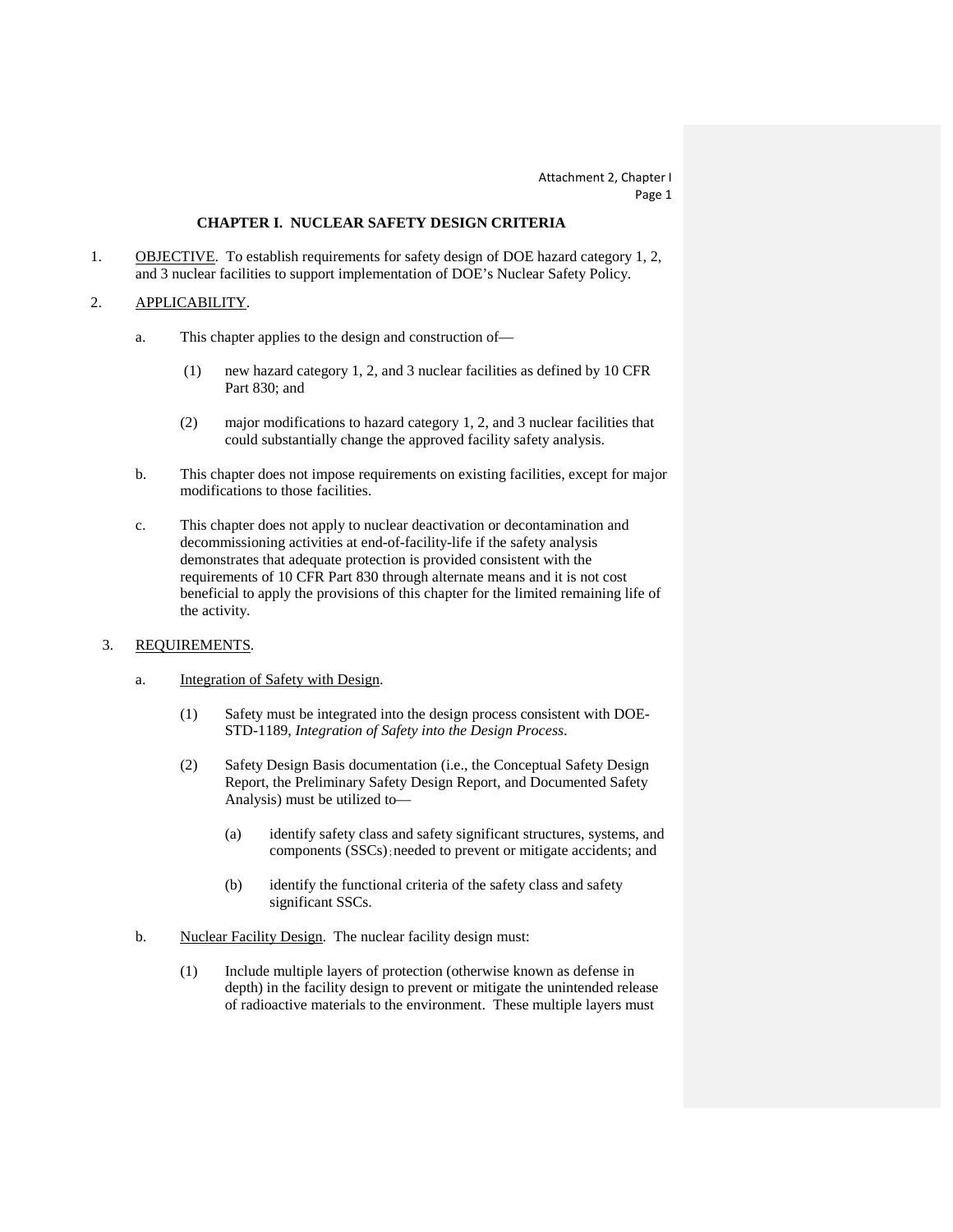include multiple physical barriers unless the basis for not including multiple physical barriers is documented in the DSA and approved by DOE.

- (2) Defense in depth must include all of the following—
	- (a) choosing an appropriate site;
	- (b) minimizing the quantity of material at risk;
	- (c) applying conservative design margins and quality assurance;
	- (d) using successive/multiple physical barriers for protection against radioactive releases;
	- (e) using multiple means to ensure safety functions are met by—
		- 1 controlling processes,
		- 2 maintaining processes in safe status, and
		- 3 confining and mitigating the potential for accidents with radiological releases;
	- (f) using equipment and administrative controls<sup>81</sup> that—
		- 1 restrict deviation from normal operations,
		- 2 monitor facility conditions during and after an event, and
		- 3 provide for response to accidents to achieve a safe condition;
	- (g) providing means to monitor accident releases as required for emergency response; and
	- (h) establishing emergency plans for minimizing the effects of an accident.
- (3) Hazard category 1, 2, and 3 nuclear facilities with uncontained radioactive materials (as opposed to material determined by safety analysis to be adequately contained within drums, grout, or vitrified materials) must have the means to confine the uncontained radioactive materials to minimize their potential release in facility effluents during normal operations and during and following accidents. Confinement design considerations must include: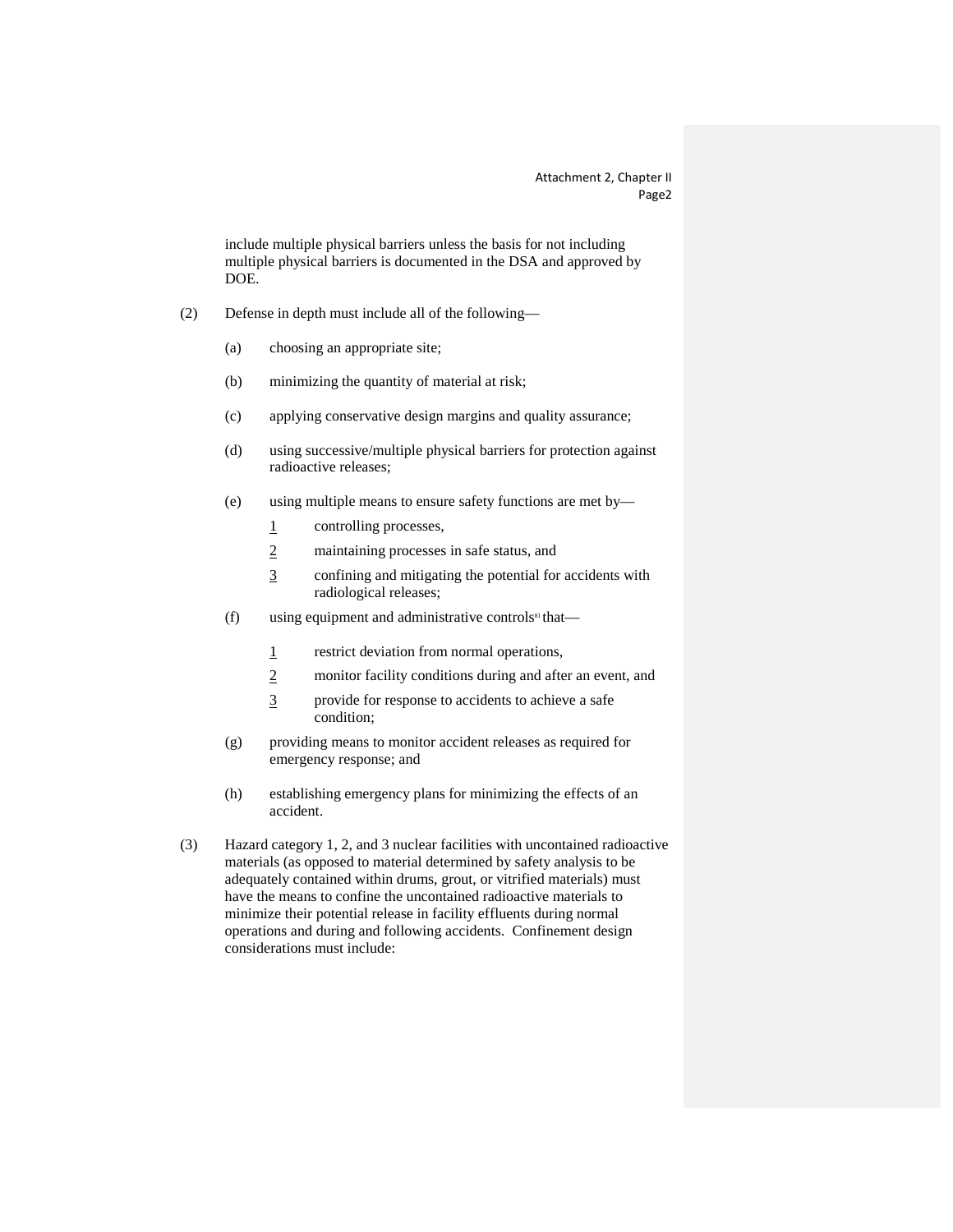- (a) for a specific nuclear facility, the number, arrangement, and characteristics of confinement barriers as determined on a case-by case basis;
- (b) the type, quantity, form, and conditions for dispersing the radioactive material in the confinement system design;
- (c) use of engineering evaluation, tradeoff, and experience to develop practical designs that achieve confinement system objectives; and
- (d) the adequacy of confinement systems to perform required functions as documented through the safety in design process as described in DOE-STD-1189.
- (4) Hazard category 1, 2, and 3 nuclear facilities must be designed to—
	- (a) facilitate safe deactivation, decommissioning, and decontamination at the end of facility life, including incorporation of design considerations during the operational period that facilitate future decontamination and decommissioning;
	- (b) facilitate inspections, testing, maintenance, repair, and replacement of safety SSCs as part of a reliability, availability, and maintainability program with the objective that the facility is maintained in a safe state; and
	- (c) keep occupational radiation exposures within statutory limits, and as low as reasonably achievable (ALARA).
- (5) Facility process systems must be designed to minimize waste production and mixing of radioactive and non radioactive wastes.
- (6) Safety SSCs and safety software must be designed, commensurate with the importance of the safety functions performed, to perform their safety functions when called upon, and to meet the quality assurance program requirements of either 10 CFR 830, Subpart A, and/or DOE O 414.1C, *Quality Assurance*, as applicable.
- (7) Safety class electrical systems must be designed to preclude single point failure.
- (8) New DOE nuclear reactors must comply with the requirements of this CRD, as well as the design requirements of DOE O 5480.30, *Nuclear Reactor Safety Design Criteria.*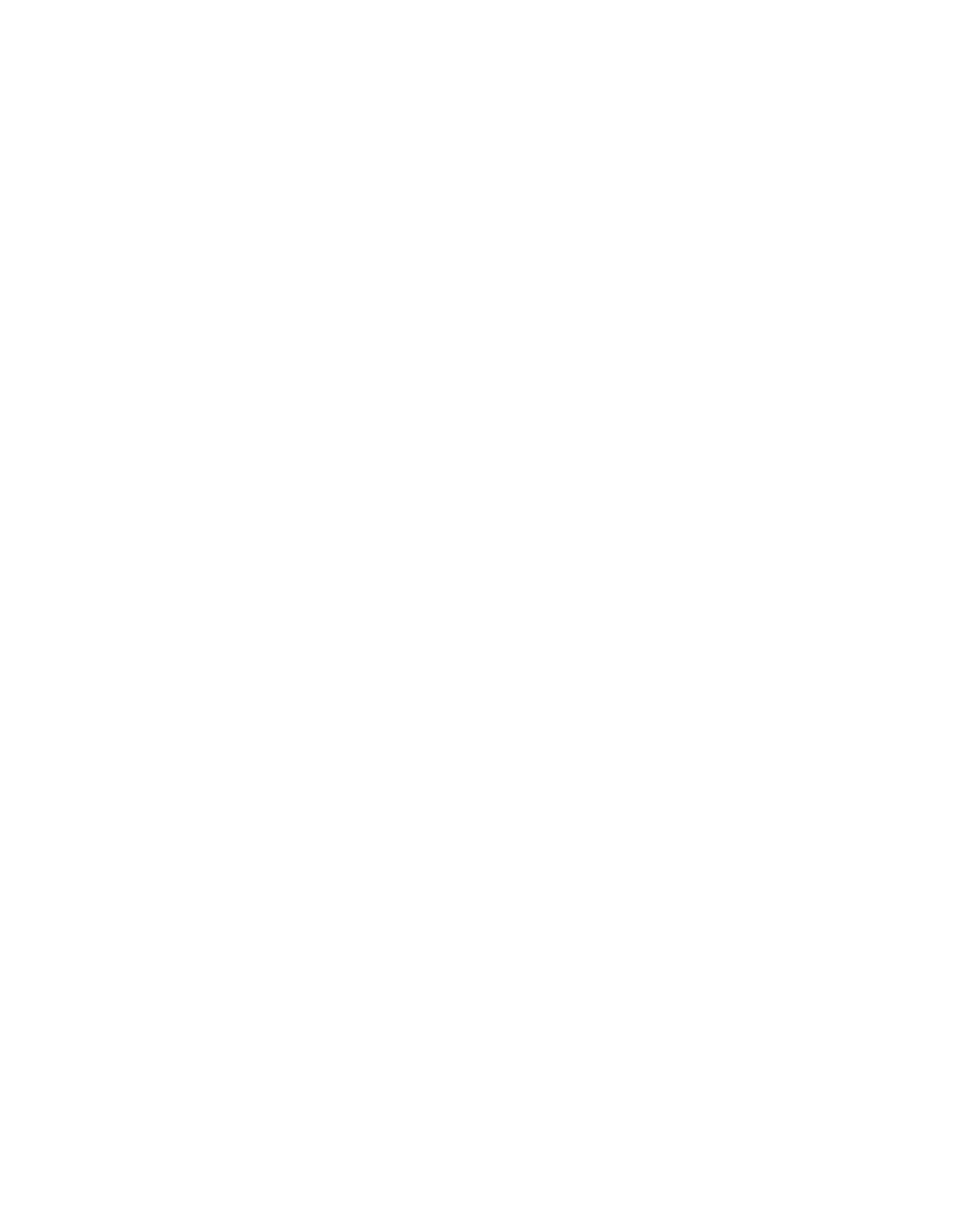### **CHAPTER II. FIRE PROTECTION**

- 1. **OBJECTIVES**. The objective of the DOE approved fire protection and emergency services program is to achieve a level of fire protection comparable to best-in-class industrial and commercial facilities and operations and in doing so to minimize the:
	- a. likelihood of occurrence of a fire-related event;
	- b. consequence of a fire-related event affecting the public, worker, environment, property and missions.
- 2. APPLICABILITY. This chapter applies to organizations that have responsibility for the design, construction, maintenance, or operation of DOE owned or leased nuclear and non-nuclear facilities.

#### 3. REQUIREMENTS.

- a. General Fire Protection Program Requirements.
	- (1) Policy Statement. A policy must be established that affirms the contractor's commitment to provide a comprehensive fire protection and emergency services program that meets the requirements of this chapter, related DOE directives, and other applicable requirements.
	- (2) Codes and Standards . Fire protection and emergency services programs must meet or exceed the applicable building code and National Fire Protection Association (NFPA) codes and standards.
		- (a) Facilities or modifications thereto must be constructed to meet codes and standards in effect, when design criteria are approved, or as determined by the Authority Having Jurisdiction (AHJ), otherwise known as the code of record.
		- (b) Provisions of subsequent editions of codes or standards (promulgated after the code of record) must be met:
			- $\frac{1}{1}$  to the extent that they are explicitly stated to be applicable to existing facilities, or
			- 2 when a deficiency has been identified with the potential for immediate risk to life safety or health.
		- (c) All facilities must meet operational provisions of subsequent editions of codes and standards (promulgated after the code of record).
		- (d) Conflicts between this Order, NFPA Codes and Standards and the applicable building code must be resolved by first considering the requirements of this Order first followed by the applicable NFPA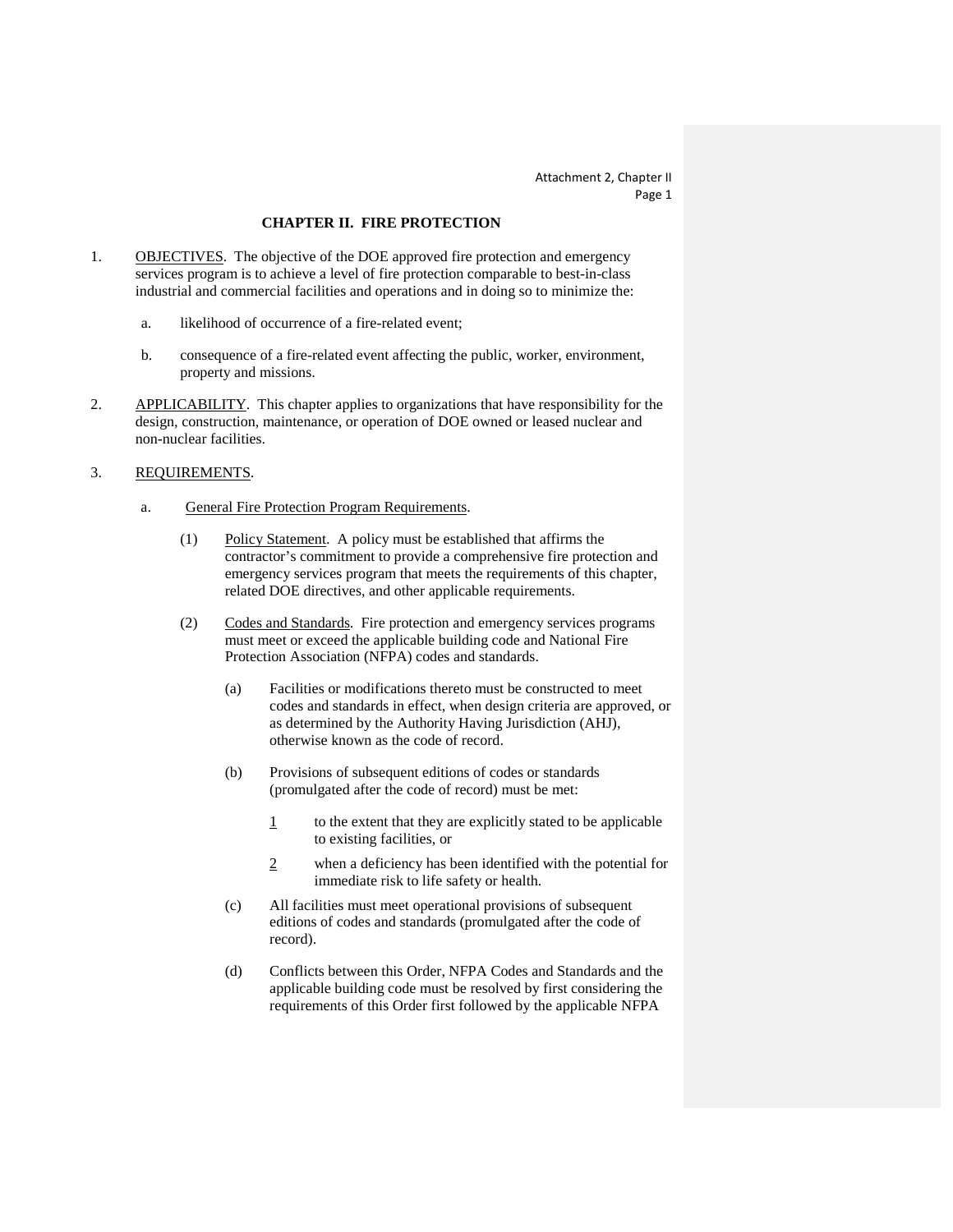requirements and then the applicable building code requirements under consultation with designated fire protection subject matter experts (SMEs).

- (3) Highly Protected Risk. Provide a level of protection sufficient to fulfill the requirements for highly protected risk  $(HPR)$ .<sup>[1](#page-25-0)</sup>
- b. Fire Protection Program Administration.
	- (1) Documentation. A documented fire protection program that includes the elements and requirements identified in this chapter for design, operations, and emergency response must be developed, implemented, and maintained by the contractor.
	- (2) Self-Assessments. A documented comprehensive self-assessment of the fire protection program must be performed at least every 3 years.
- c. Design.

1

- (1) Design Process. A process must be established to ensure that fire protection program requirements are documented and incorporated into plans and specifications for design of new facilities and modifications to existing facilities.
- (2) Protection Thresholds .
	- (a) New facilities (non-relocatable) exceeding 5,000 sq ft must be of Type I or Type II construction as defined by the NFPA.
	- (b) Automatic fire suppression systems must be provided throughout new facilities where any of the following conditions exist:
		- 1 potential for loss of safety class systems (other than fire protection systems),
		- 2 significant life safety hazards,
		- 3 unacceptable program interruption,
		- 4 maximum possible fire loss exceeding \$5 million, or
		- 5 facilities in excess of 5,000 square feet.
	- (c) Redundant fire protection systems must be provided in areas where any of the following conditions exist:

<span id="page-25-0"></span><sup>1</sup> The facility as characterized by a level of fire protection design, systems, and management controls to fulfill requirements for the best protected class of industrial risks. The term "risk" as it is used in this Order is consistent with the use in the insurance industry as the "property" that qualifies for preferred insurance premium status.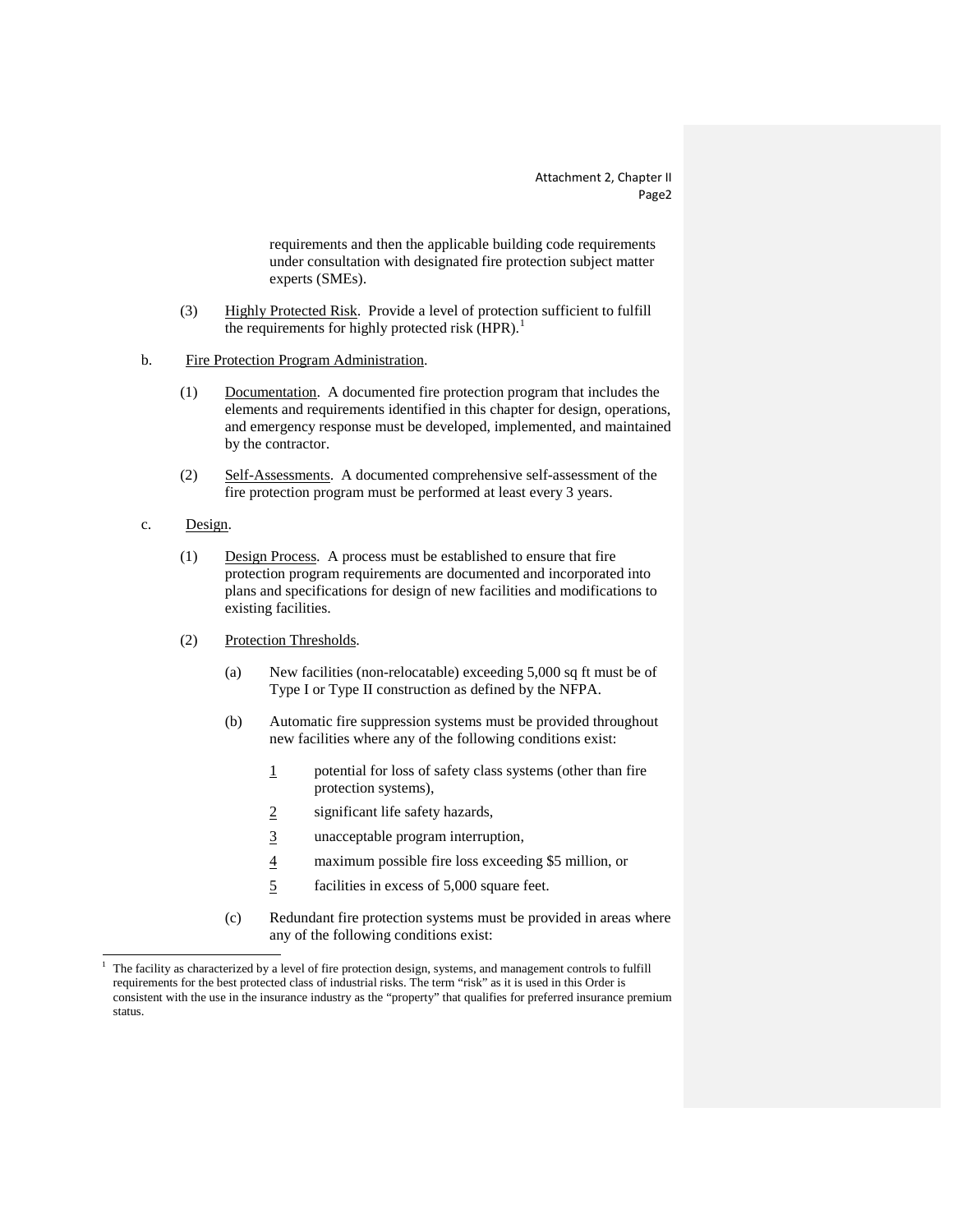- 1 safety class systems are vulnerable to fire damage, and no redundant safety capability exists outside of the fire area of interest, or
- 2 the maximum possible fire loss (MPFL) exceeding \$150 million.
- (d) Redundant safety class systems (other than fire protection systems) must be located in separate fire areas.
- (e) Fire areas must be established such that the MPFL does not exceed \$350 million.
- (3) Fire Protection and Life Safety Systems.
	- (a) Fire Suppression. Fire protection systems must be designed such that their inadvertent operation, inactivation, or failure of structural stability will not result in the loss of function of safety class or safety significant systems as determined by the DSA.
	- (b) Fire Barriers. Complete fire-rated construction and barriers, commensurate with the applicable codes, must be provided to isolate hazardous areas and minimize fire spread and loss potential consistent with limits as established in this chapter. Fire barrier locations and construction must be documented.
	- (c) Life Safety. Compliance with the Life Safety Code is considered to give an equivalent level of life safety as required by 10 CFR 851 and applicable building code for exiting.
	- (d) Water Supply and Distribution. A reliable and adequate water supply and distribution system must be provided for fire suppression as documented through appropriate analysis.
	- (e) Emergency Notification. A means to notify responders and building occupants of a fire must be provided (e.g., fire alarm signaling system).
- (4) Special Hazards. Procedures to address fire and related hazards that are special or unique to DOE and not addressed by industry codes and standards must be established.
- d. Operations .
	- (1) Criteria and Procedures . Comprehensive, written fire protection criteria and procedures must be established to implement the fire protection program requirements that include:
		- (a) site-specific requirements;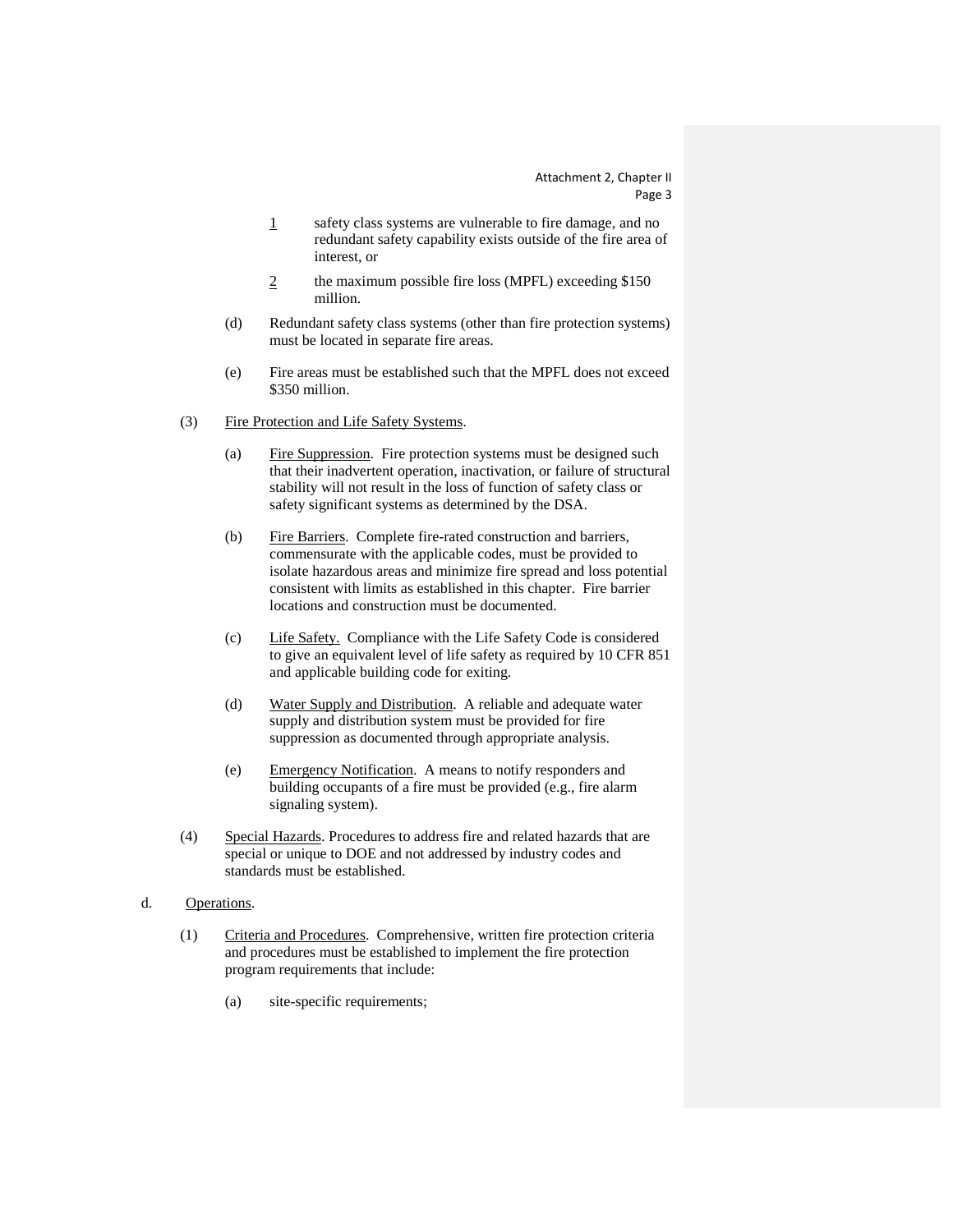- (b) staff organization, resources, training, roles and responsibilities;
- (c) inspection, testing, and maintenance of fire protection systems;
- (d) use and storage of combustible, flammable, radioactive, and hazardous materials;
- (e) "hot-work" control program;
- (f) identification and tracking of fire protection system impairments;
- (g) fire prevention measures (e.g., combustible loading, hot work, and ignition source controls);
- (h) facility and FHA Assessment programs;
- (i) design and construction oversight;
- (j) exemptions and equivalencies process; and
- (k) delegated duties.
- (2) Implementation.
	- (a) Staffing. The contractor must ensure it has access to qualified, trained fire protection staff (that includes fire protection engineers, technicians, and fire fighting personnel) needed to implement the requirements of this chapter.
	- (b) Design Review. Documented review of plans, specifications, procedures, and acceptance tests must be conducted by a qualified fire protection engineer. A process must be established to oversee fire protection related activities from conceptual design to final acceptance.
	- (c) Equivalencies and Exemptions. A process must be established for developing and requesting DOE AHJ approval of fire protection equivalencies and exemptions to fire protection requirements.
	- (d) Corrective Actions. A process must be established to prioritize, and monitor the status of fire protection assessment findings, recommendations, and corrective actions until final resolution.
	- (e) Delegated Authority. If delegated, the contractor must document the level of authority to execute duties and responsibilities of the AHJ in accordance with the contractor's overall fire protection and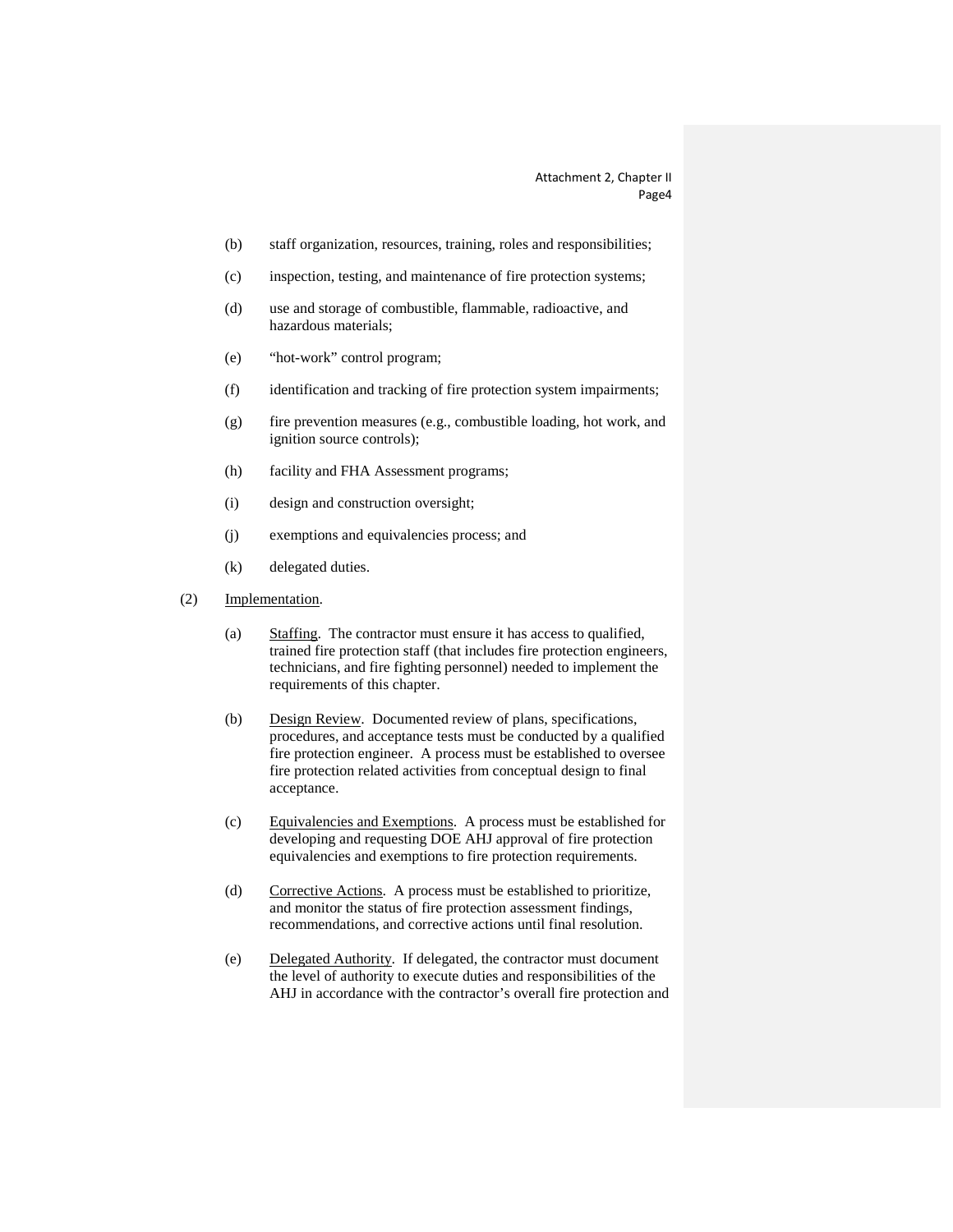emergency services programs. If delegated, the contractor must document the level of authority to execute duties and responsibilities of the building official as defined by the applicable building codes.

#### e. Emergency Response.

- (1) Baseline Needs Assessment. A baseline needs assessment (BNA) of the fire protection emergency response organization must be conducted and the BNA must:
	- (a) establish capabilities to provide:
		- 1 effective response to extinguish fires;
		- 2 emergency medical and hazardous materials response capabilities; and
		- 3 staffing, apparatus, facilities, equipment, training, pre-fire plans, mutual aid, and procedures.
	- (b) reflect applicable NFPA codes and standards;
	- (c) be updated at least every 3 years and whenever a significant new hazard is introduced that is not covered by the current BNA; and
	- (d) be incorporated into site emergency plans, FHAs, and DSAs.
- (2) Pre-Incident Plans. Pre-Incident strategies, plans, and standard operating procedures must be established to enhance the effectiveness of site fire fighting personnel.
- (3) Fire Fighting.
	- (a) Physical access and appropriate equipment that is accessible for effective fire department intervention must be provided.
	- (b) Procedures governing the use of fire fighting water or other neutron moderating materials to suppress fire within or adjacent to moderation controlled areas must be established.
	- (c) Procedures governing fire fighting techniques to be used during deactivation, decontamination, and demolition phases, must be established, when applicable.
	- (d) Where no alternative exists to criticality safety restrictions on the use of water for fire suppression, the need for such restrictions must be fully documented with written technical justification.

f. Facility Analyses and Assessments.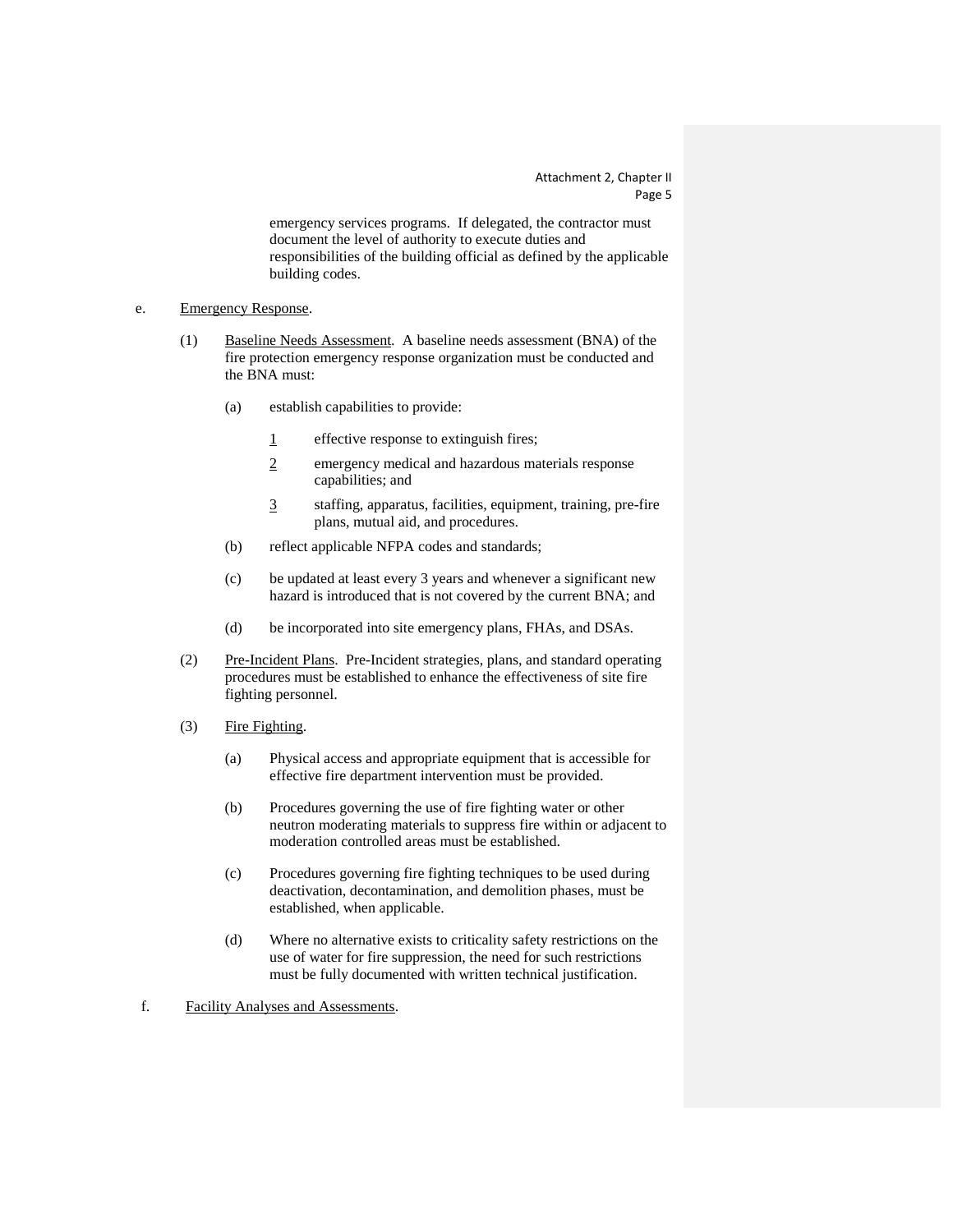- (1) Fire Hazards Analyses. Fire hazard analyses (FHAs), using a graded approach, must be conducted for all hazard category 1, 2, and 3 nuclear facilities, facilities that represent unique fire safety risks and for facilities with replacement value greater than \$150 million or when directed by the responsible DOE authority. The FHAs must be:
	- (a) performed under the direction of a qualified fire protection engineer;
	- (b) reviewed every 3 years;
	- (c) revised when:
		- 1 changes to the occupancy, DSA or BNA impacts the analysis in the FHA,
		- 2 a modification to an associated facility or process adds a significant new fire safety risk, or
		- 3 the 3-year review identifies the need for changes.
	- (d) integrated into design basis and beyond design basis accident conditions analyzed in the DSA.
- (2) Facility Assessments. Facility fire protection assessments must be conducted:
	- (a) annually for facilities with a replacement value in excess of \$100 million, facilities considered a high hazard, or those in which vital programs are involved as defined by the responsible DOE authority; and
	- (b) at least every 3 years or at frequencies determined by the AHJ for remaining low and ordinary hazard facilities.
- g. Wildland Fire. A site wildland fire management plan, consistent with the *Federal Wildland Fire Management Policy*, must be established and implemented in accordance with NFPA 1143, *Standard for Wildland Fire Management*.
- h. Specific Fire Protection Program Criteria. Safety must be integrated into fire protection Programs consistent with DOE-STD-1066, *Fire Protection Design Criteria*.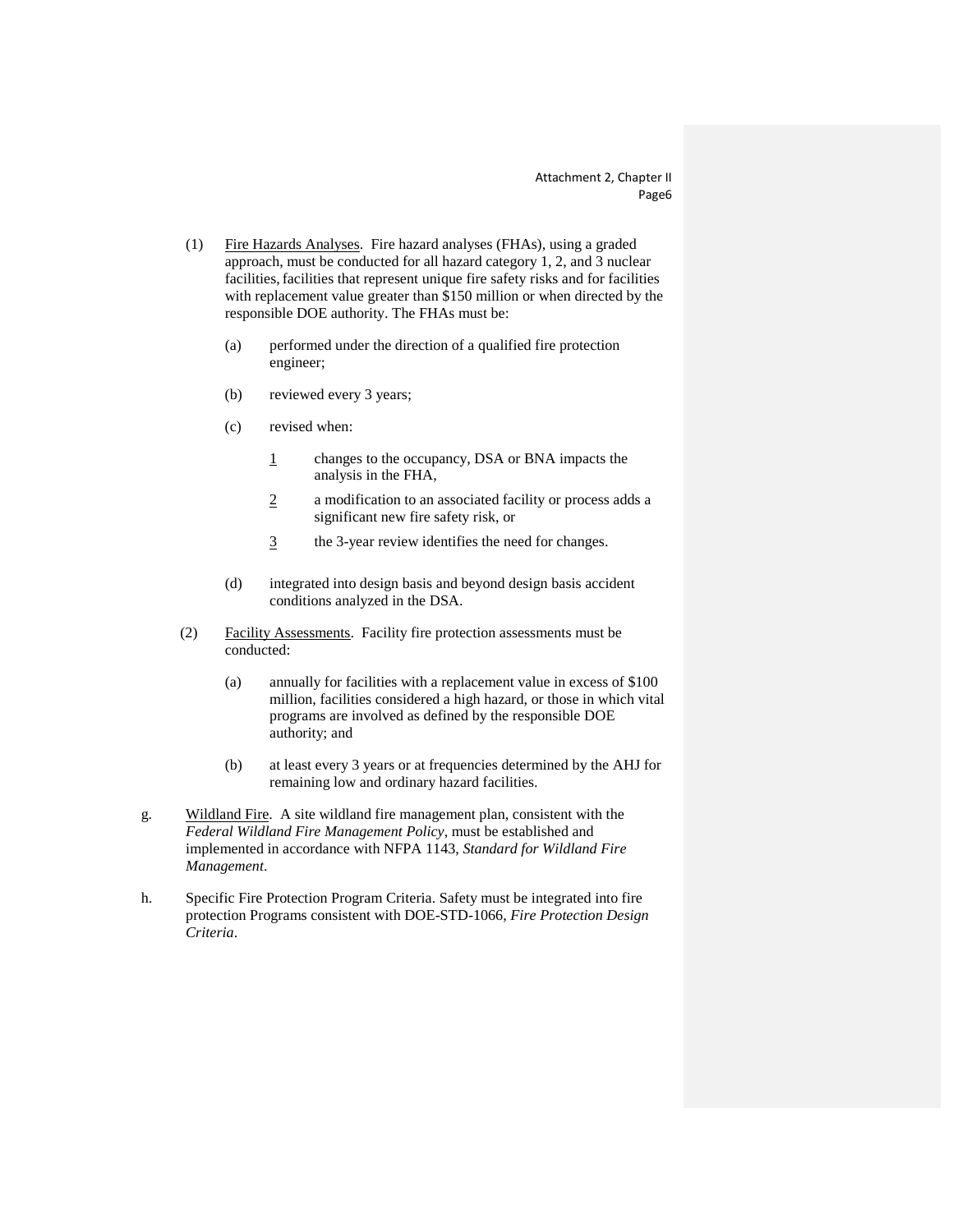### **CHAPTER III. NUCLEAR CRITICALITY SAFETY**

- 1. **OBJECTIVES**. To establish requirements for developing and implementing nuclear Criticality Safety Programs (CSPs) for nuclear facilities and activities, including materials transportation activities.
- 2. APPLICABILITY. This chapter is applicable to nuclear facilities and activities that involve or will potentially involve nuclides in such quantities that are equal t[o](#page-31-0) or greater than the single parameter limits for fissionable materials listed in ANSI/ANS With the exception of fuel handling and storage, the conduct of critical experiments is outside the scope of this order. Guidance for the conduct of critical experiments is provided in ANSI/ANS-1 and ANSI/ANS-14.1."

#### 3. REQUIREMENTS.

- a. A CSP document must be developed and maintained that describes how the contractor will implement the requirements in this Chapter including the standards invoked by this Chapter. Effectiveness review of the criticality safety program must be performed per ANSI/ANS 8.19. Review guidance is provided in DOE-STD-1158.
- b. The CSP must describe how the contractor will satisfy the requirements of the American National Standards Institute (ANSI)/American Nuclear Society (ANS) 8 consensus nuclear criticality safety standards in effect as of the date of the Order, unless otherwise modified or approved by DOE. The CSP must include an explanation for any recommendation in applicable ANSI/ANS 8 standards not implemented.
- c. The CSP document must be approved by DOE.
- d. Criticality safety evaluations must be conducted in accordance with the DOE-STD-3007-2007, *Guidelines for Preparing Criticality Safety Evaluations at Department of Energy Non-Reactor Nuclear Facilities*, or successor document.
- e. Fissile Material Accumulation Control Program: Facilities that conduct operations using fissionable material in a form that could inadvertently accumulate in significant quantities must include a program and procedures for detecting and characterizing accumulations.
- f. Firefighting Guidelines: Interfaces must be established dealing with the interaction of criticality controls and firefighting. Specifically, the issues indentified in Chapter II.e.3.(b) and (d) must be evaluated.

**Formatted:** No underline **Deleted:** the **Deleted:** -8.1 and 8.15. **Deleted:** <sup>1</sup>

> **Deleted:** submitted to and **Deleted:** prior to being implemented **Deleted:**

**Deleted:** Guidelines for

**Deleted:** must be established for areas within or adjacent to moderator-controlled areas

#### **Deleted:** ¶

g. Moderators and Reflectors More Effective Than Water: Fissile material in the presence of moderators or reflectors more effective than water must be analyzed for criticality safety in a manner that does not depend solely upon subcritical limits that are based on aqueous solutions or on full or partial flooding by water.¶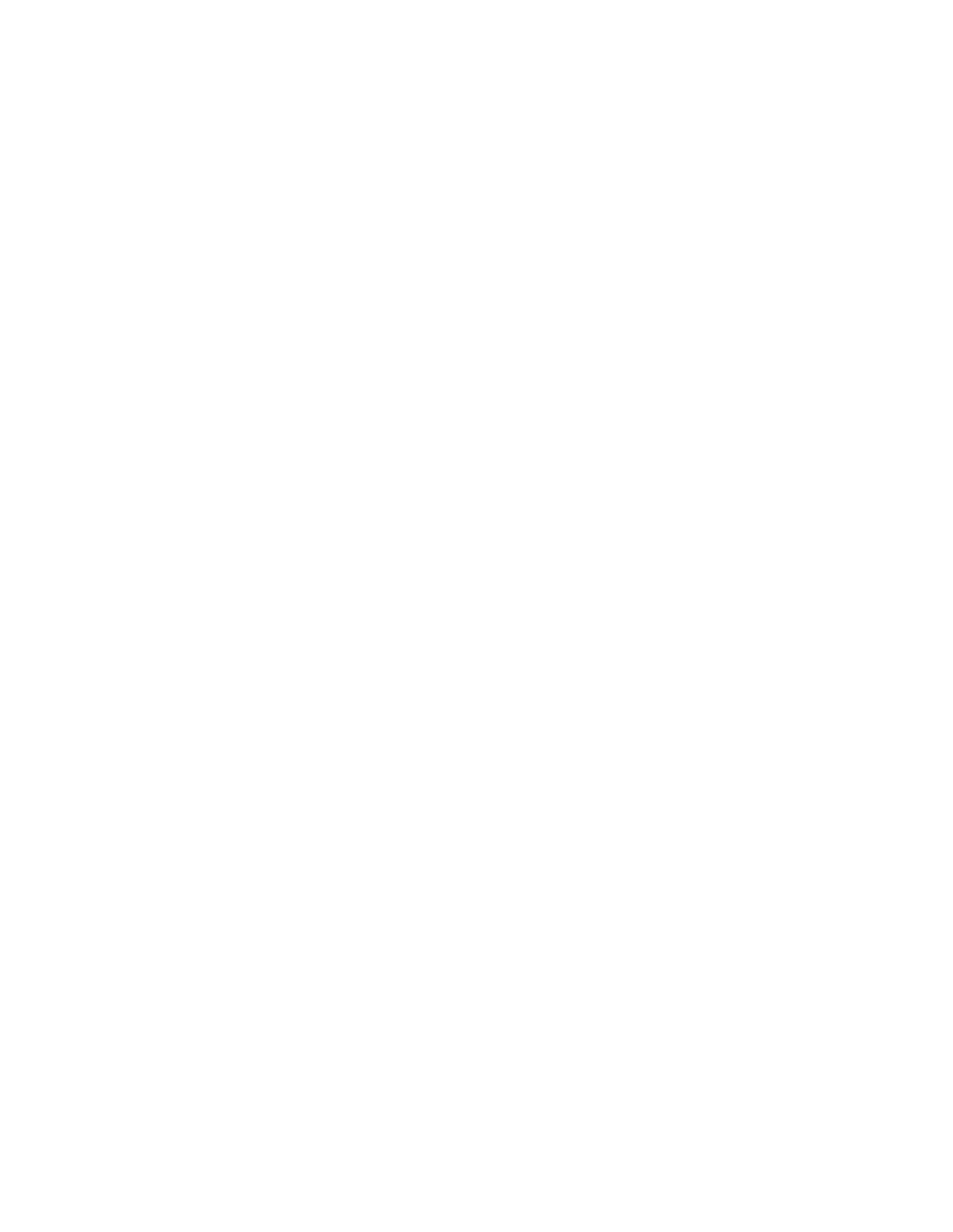#### **CHAPTER IV. NATURAL PHENOMENA HAZARDS MITIGATION**

- 1. **OBJECTIVES**. To establish requirements for DOE facility design, construction, and operations to protect the public, workers, and the environment from the impact of all NPH event (e.g., earthquake, wind, flood, and lightning).
- 2. APPLICABILITY. Requirements in this chapter apply to all DOE facilities (owned and leased) and sites.
- 3. REQUIREMENTS .
	- a. General. DOE facilities must be designed, constructed, maintained, and operated to ensure that structures, systems, and components (SSCs) will be able to perform their intended safety functions effectively under the effects of NPH. Safety functions include:
		- confinement of hazardous materials,
		- protection of occupants of the facility,
		- continued operation of essential facilities and equipment, and
		- maintenance of access of personnel to areas needed for responding to accidents during NPH events.
	- b. NPH Design Criteria.
		- (1) All facilities must utilize the applicable building codes (i.e., code of record) for design to mitigate NPH events.
		- (2) The following specific industry standards must be used in the design of Hazard Category 1, 2, and 3 nuclear facilities, including major modifications.
			- (a) For seismic design categorization of nuclear facilities, use ANSI/ANS 2.26-2004, *Categorization of Nuclear Facility Structures, Systems and Components for Seismic Design;*  ANSI/ANS 2.27-2008*, Criteria for Investigation of Nuclear Facility Sites for Seismic Hazard Assessments;* and ANSI/ANS 2.29-2008*, Probabilistic Seismic Hazards Analysis.* The seismic design criteria of nuclear facilities must be based upon ASCE/SEI 43-05*, Seismic Design Criteria for Structures, Systems, and Components in Nuclear Facilities.*
			- (b) For wind, extreme wind and tornado threats to facilities use ANSI/ANS 2.3**-**2010, *Determining Tornado and Other Extreme Wind Characteristics at Nuclear Facility Sites.*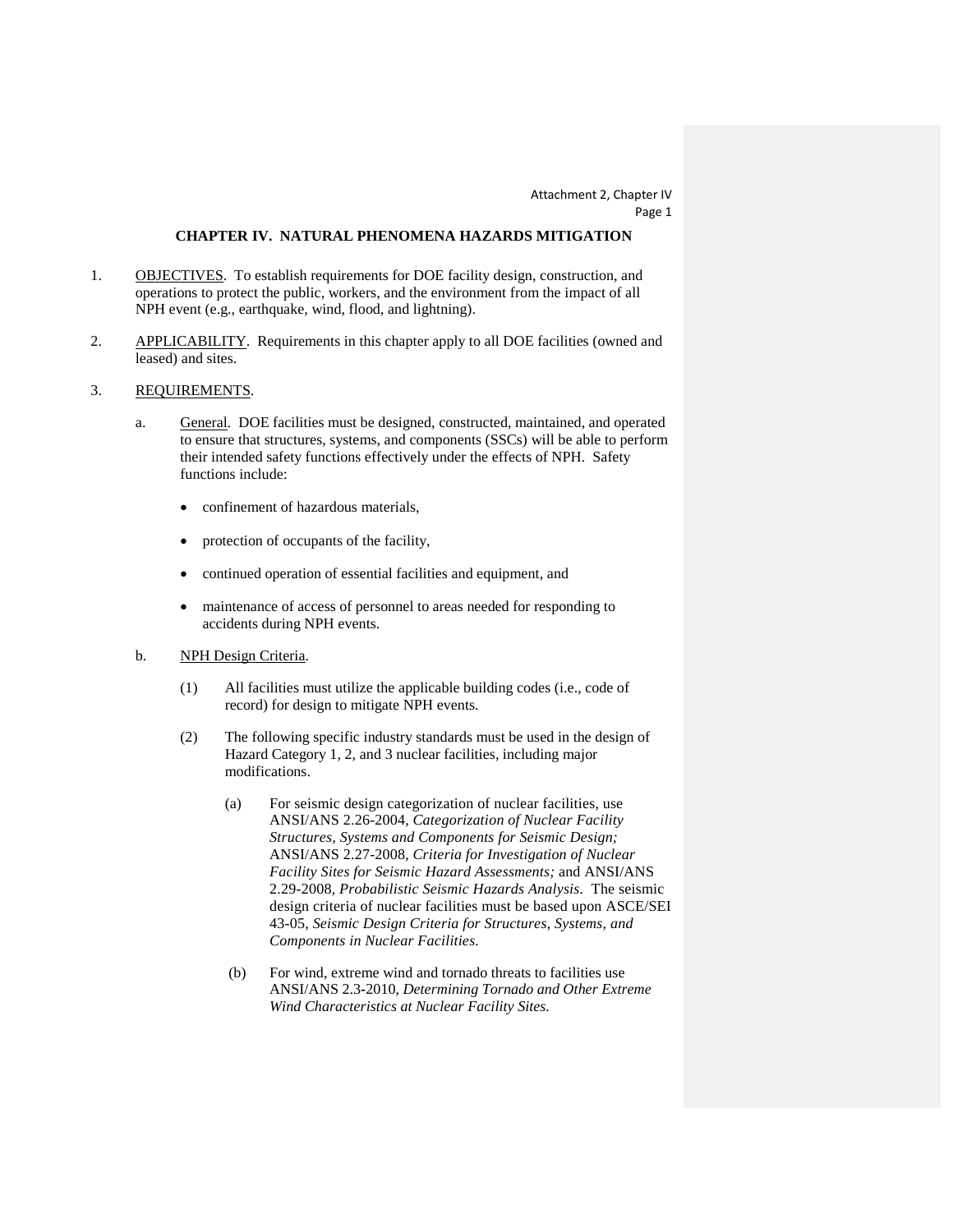- (3) The following specific industry standard must be used in the design of non-nuclear facilities: ACSE 7-10, *Minimum Design Loads for Buildings and Other Structures.*
- c. NPH Analysis. The NPH analysis supporting design and construction of facilities and SSCs must be documented and include evaluation of—
	- (1) potential damage to and failure of SSCs resulting from both direct and indirect NPH events; and
	- (2) common cause/effect and interactions resulting from failures of other SSCs.
- d. Evaluation and Upgrade Requirements for Existing DOE Facilities.
	- (1) A program for evaluation of DOE facility compliance with NPH requirements must be developed to ensure that modifications to existing DOE facilities will not adversely impact the ability of SSCs to meet NPH requirements or intended safety functions during NPH events.
	- (2) An NPH assessment review must be conducted at least every 10 years and must include recommendations to DOE for updating the existing assessments based on significant changes found in methods or data. If no change is warranted from the earlier assessment, then this only needs to be documented.
- e. Seismic Detection. Facilities or sites with hazardous materials must have instrumentation or other means to detect and record the occurrence and severity of seismic events.
- f. Post Natural Phenomena Procedures. Facilities or sites with hazardous materials must have procedures for inspecting facilities for damage from severe NPH events and placing a facility into a safe configuration when damage has occurred.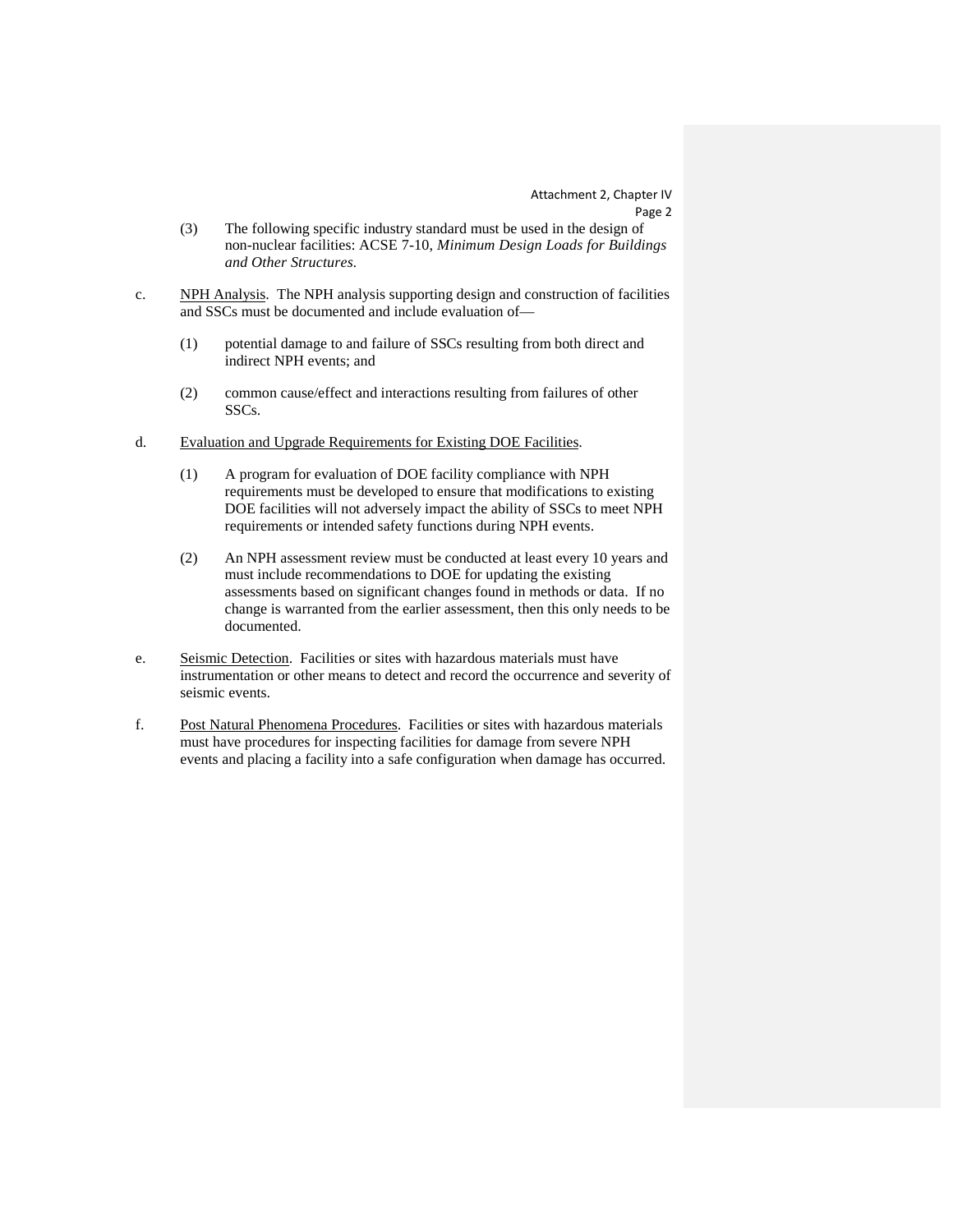#### **CHAPTER V. SYSTEM ENGINEER PROGRAM**

1. **OBJECTIVES**. To establish requirements for a System Engineer Program for hazard category 1, 2, and 3 nuclear facilities and to ensure continued operational readiness of the systems within its scope.

A key element of the system engineer program is the designation of cognizant system engineers who are responsible for maintaining overall cognizance of assigned systems, providing system engineering support for operations and maintenance, and technical support of line management safety responsibilities for ensuring continued system operational readiness. The System Engineer Program is a Safety Management Program as defined in § 830.3 of 10 Code of Federal Regulations (CFR), *Nuclear Safety Management*.

2. APPLICABILITY. Requirements of this chapter apply to all Hazard Category 1, 2, and 3 nuclear facilities with active safety class and safety significant systems as defined in the facility's DOE approved safety basis or with other active systems that perform important defense-in-depth functions, as designated by facility line management.

#### 3. REQUIREMENTS .

- a. General. The protocols for implementing the site or facility System Engineer Program must be documented and must address the following elements:
	- Identification of systems within its scope and Cognizant System Engineer (CSE) coverage,
	- Configuration management,
	- Support for operations and maintenance, and
	- Training and qualifications of CSEs.
- b. System Engineer Program Coverage
	- (1) The System Engineer Program must be applied to active safety class and safety significant systems as defined in the facility's DOE-approved safety basis, as well as to other active systems that perform important defense-indepth functions, as designated by facility line management. The designated systems and the rationale must be documented.
	- (2) A graded approach must be used in applying the requirements of the System Engineer Program. The program must be tailored to facility hazards and the systems relied upon to prevent or mitigate those hazards, considering: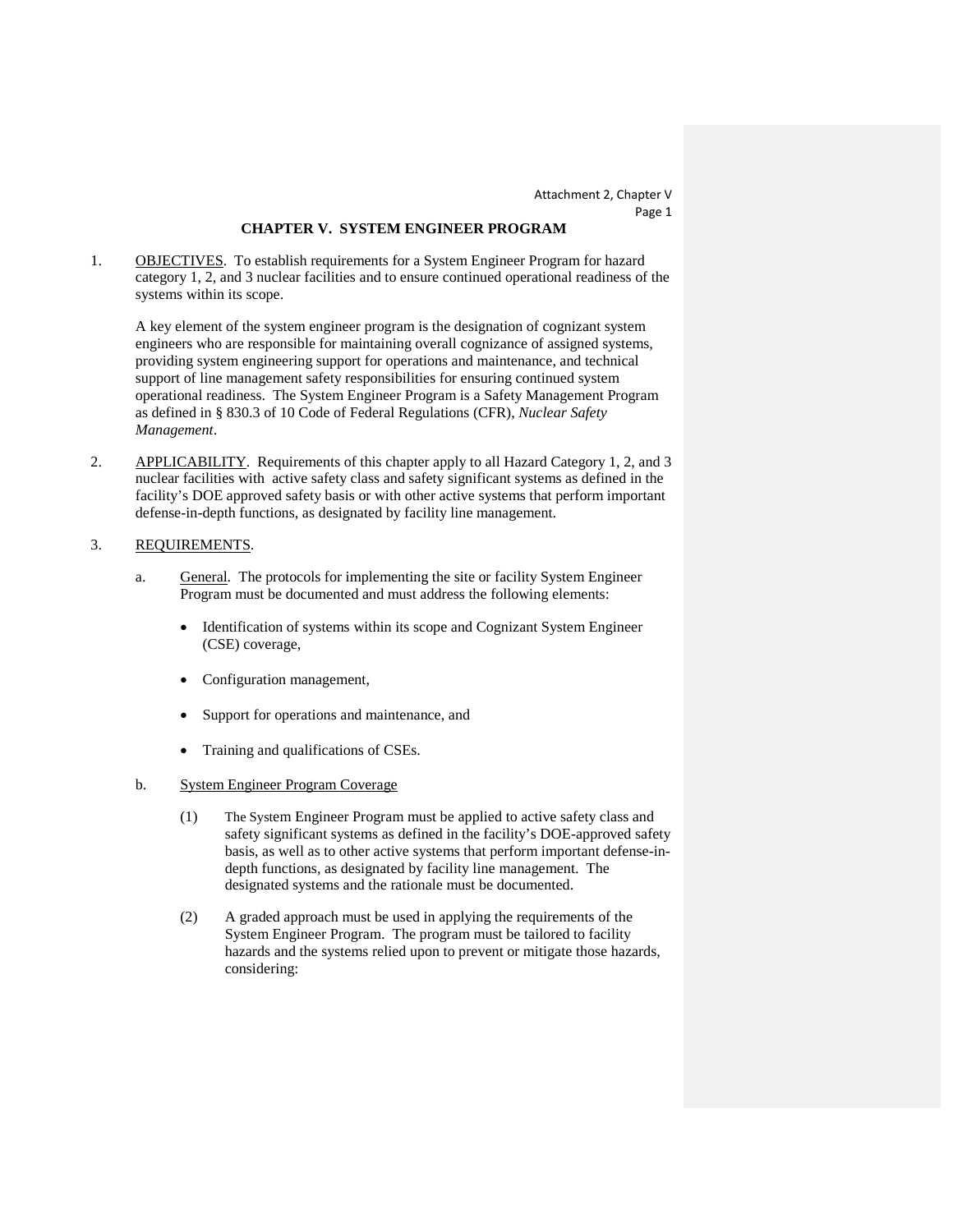- (a) Remaining Facility Lifetime and the Safety Significance of Remaining Operations. Facilities undergoing deactivation or decontamination/decommissioning may undergo frequent changes, modifications, or removal of systems no longer needed to support the safety basis of those operations. System Engineer Programs may require more attention in these operations than during normal operations. After deactivation or when a facility is in long-term surveillance and maintenance, there may be less need for attention.
- (b) Safety Importance of the System. Not all systems are equal as measured by the likelihood and consequences of the hazard and the accidents that they prevent or mitigate. The level of system documentation detail in configuration management should be tailored to the importance of the system.
- (3) A qualified CSE must be assigned to each system within the scope of the Program. Consistent with the graded approach, large, complex, or very important systems may require assignment of more than one CSE. Conversely, a single individual may be assigned to be the CSE for more than one system.
- c. Configuration Management.<sup>[1](#page-37-0)</sup>
	- (1) A documented configuration management program must be established and implemented that ensures consistency among system requirements and performance criteria, system documentation, and physical configuration of the systems within the scope of the Program. The configuration management program must address:
		- System Design Basis Documentation,
		- System Assessments,
		- Control of Maintenance, and
		- Change Control.

1

 (2) System design basis documents and supporting documents must be identified and kept current using formal change control and work control processes. [2](#page-37-1) Design basis documentation must include—

<sup>1</sup> See DOE-STD-1073-2003, *Configuration Management*, for criteria and guidance on implementing configuration management.

<sup>2</sup> See DOE-STD-3024-98, *Content of System Design Descriptions*, for criteria and guidance on key design documents.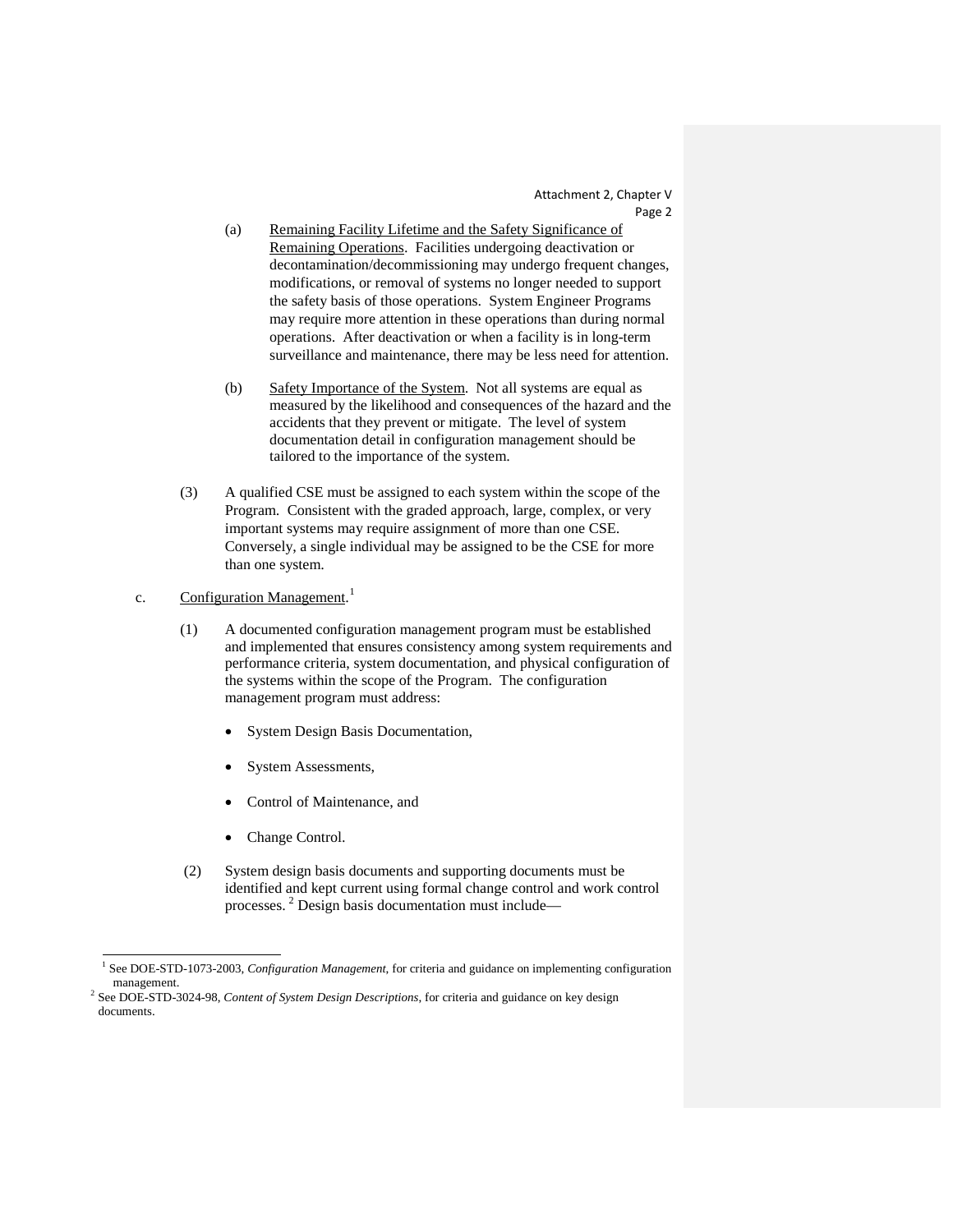Attachment 2, Chapter V

Page 3

- (a) system requirements and performance criteria essential to performance of the system's safety functions,
- (b) the basis for system requirements, and
- (c) a description of how the current system configuration satisfies the requirements and performance criteria.
- (2) System assessments must include periodic review of system operability, reliability, and material condition.<sup>[3](#page-37-1)</sup> Reviews must assess the system for-
	- (a) ability to perform design and safety functions,
	- (b) physical configuration as compared to system documentation, and
	- (c) system and component performance in comparison to established performance criteria.
- (3) System maintenance and repair must be controlled through a formal change control process to ensure that changes are not inadvertently introduced and that required system performance is not compromised.
- (4) Systems modification must be controlled through a formal change control process and systems must be tested after modification to ensure continued capability to fulfill system requirements.
- d. System Engineer Support for Operations and Maintenance. The CSE must—
	- (1) ensure that system configuration is being managed effectively (See paragraph 3.c of this chapter);
	- (2) remain apprised of operational status and ongoing modification activities;
	- (3) assist operations review of key system parameters and evaluate system performance;
	- (4) initiate actions to correct problems;
	- (5) remain cognizant of system-specific maintenance and operations history and industry operating experience, as well as manufacturer and vendor recommendations and any product warnings regarding their assigned systems;
	- (6) identify trends from operations;

 $\overline{a}$ 

<sup>3</sup> Periodic system assessments are also required by as required by DOE O 433.1B, *Maintenance Management Program for DOE Nuclear Facilities.*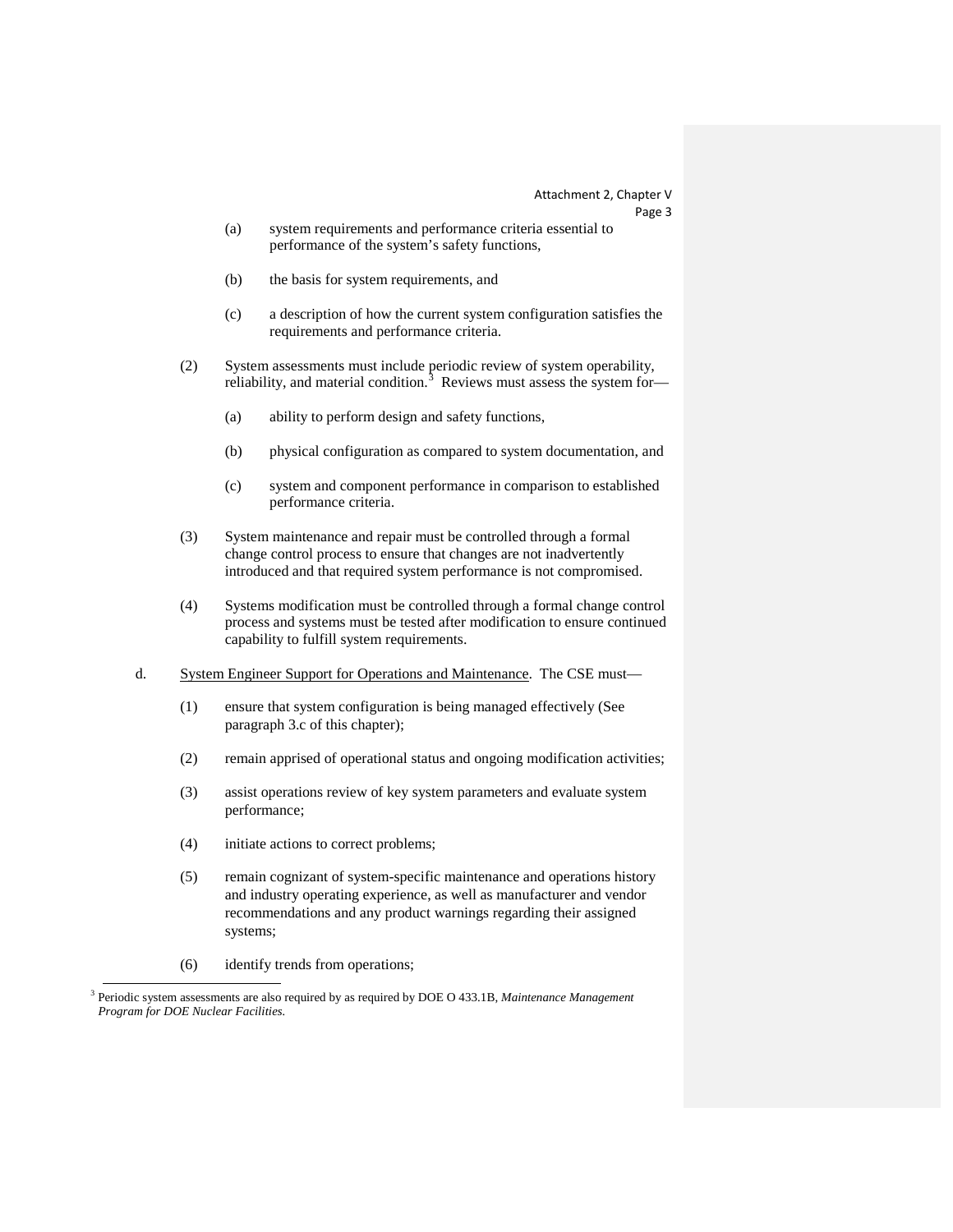- (7) provide assistance in determining operability, correcting out-of-specification conditions, and evaluating questionable data;
- (8) provide or support analysis when the system is suspected of inoperability or degradation;
- (9) review and concur with design changes; and
- (10) provide input to development of special operating/test procedures.
- <span id="page-37-1"></span><span id="page-37-0"></span>e. Qualification requirements for CSEs must be consistent with those defined for Technical Support personnel in the CRD of DOE O 426.2, *Personnel Selection, Qualification, and Training Requirements for DOE Nuclear Facilities*, dated 04- 21-2010.
	- (1) Qualification and training requirements must include knowledge of—
		- (a) related facility safety basis including any relationship to specific administrative controls;
		- (b) system functional classification and basis;
		- (c) applicable codes and standards;
		- (d) system design, procurement, replacement, and related quality assurance requirements;
		- (e) the existing condition of the system;
		- (f) a working knowledge of the facility's operation; and
		- (g) vendor recommendations, manuals, and any product warnings.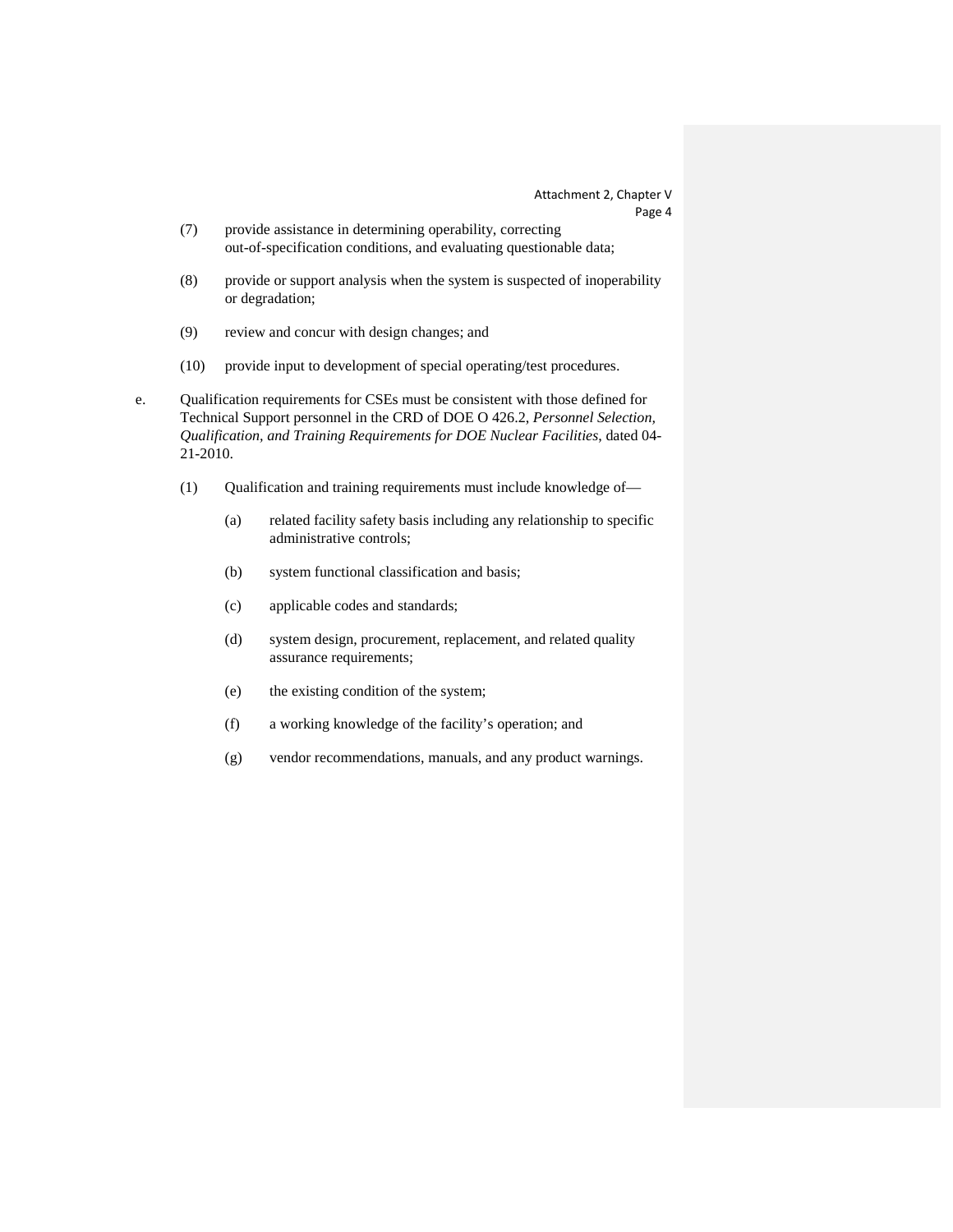**Attachment B CSSG 2011-1 Tasking**